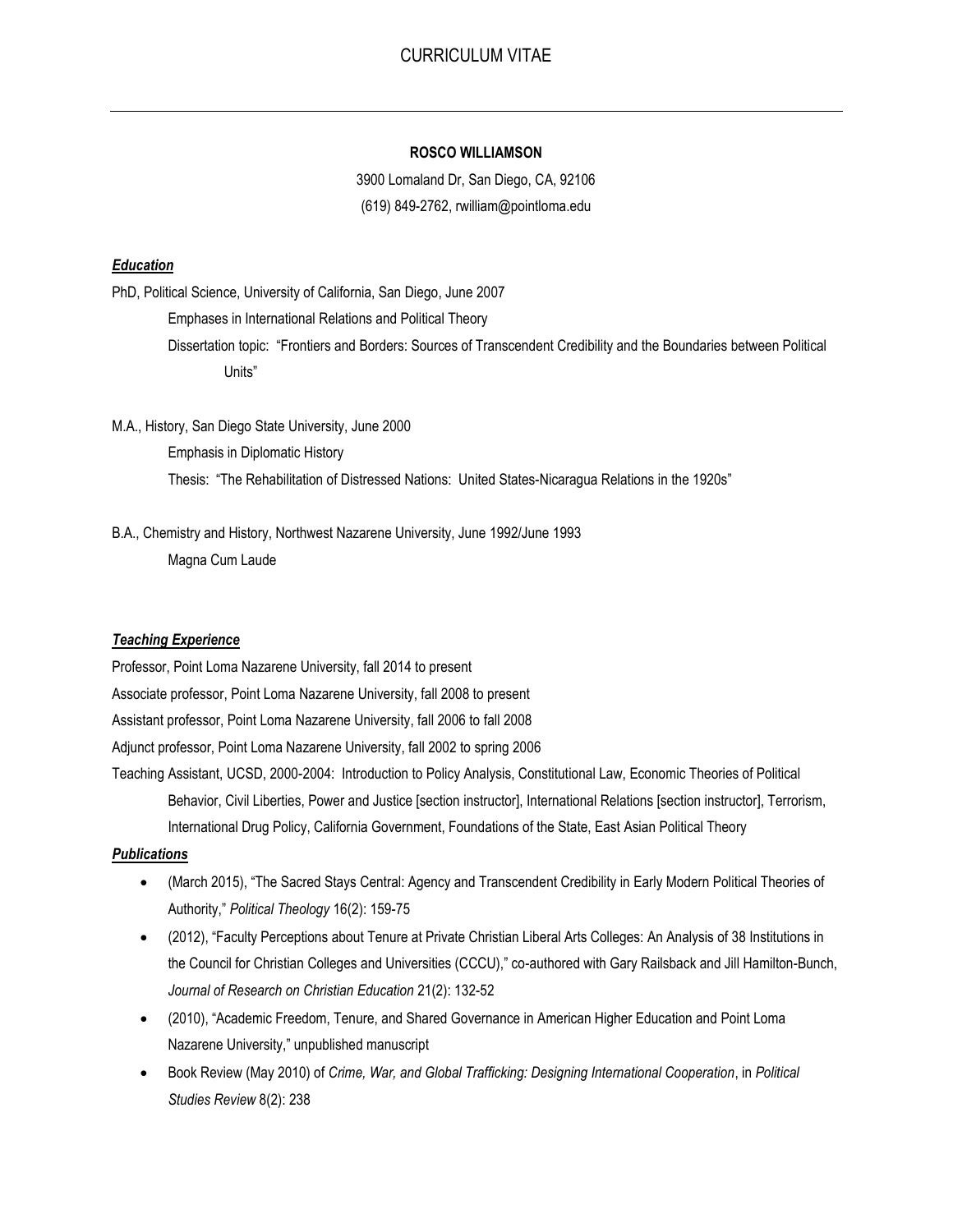# *Conference Presentations*

- "The Dangers of New Money: Development, Democratization, and Civil War Recidivism," *Western Political Science Association Conference*, March 2008
- "When Are Walls Put Up Against Others: The Variation in Forms of Political Units in the International System," *American Political Science Association Annual Meeting*, September 2004
- "Hegel on War and Peace: A Corrective to the Kantian Dominance of International Relations Theory," *American Political Science Association Annual Meeting*, September 2004

# *Talks*

- "The New Middle East: The Arab Spring and the Changing Landscape," Fall Festival, Point Loma Nazarene University, October 26, 2013
- "Global Terrorism as a Network: New Developments," Palomar College Political Economy Days, April 8, 2012
- "Polluting Nations and Messy Roommates: Thinking about the Global Governance of Climate Change," Palomar College Political Economy Days, April 7, 2011
- "Global Terrorism as a Network: What Does this Mean and How Do We Fight It?" Palomar College Political Economy Days, April 8, 2010
- "Does Development End or Prolong Civil Wars?," San Diego World Affairs Council, June 2, 2009
- "The Dangers of New Money: Development, Democratization, and the Return of Civil War," Palomar College Political Economy Days, April 9, 2009
- *Service*
- Chair, Faculty Council, PLNU, May 2013-14
- Chair, History and Political Science Department, PLNU, July 2011-present
- Chair, Faculty Handbook Revision Task Force, PLNU, September 2010-present
- Advisor, International Studies Program, PLNU, September 2006-present
- Member, Program Review Committee, PLNU, September 2015-present
- Member, Planning Action Council, PLNU, September 2012-15

# *Awards*

- Teaching Assistant Excellence Award, Political Science, UCSD, 2001-2002
- Full-ride scholarship to attend UCSD doctoral program, 2000-2007
- Lawrence Baron Prize for Essay in Ethics, San Diego State University, 1996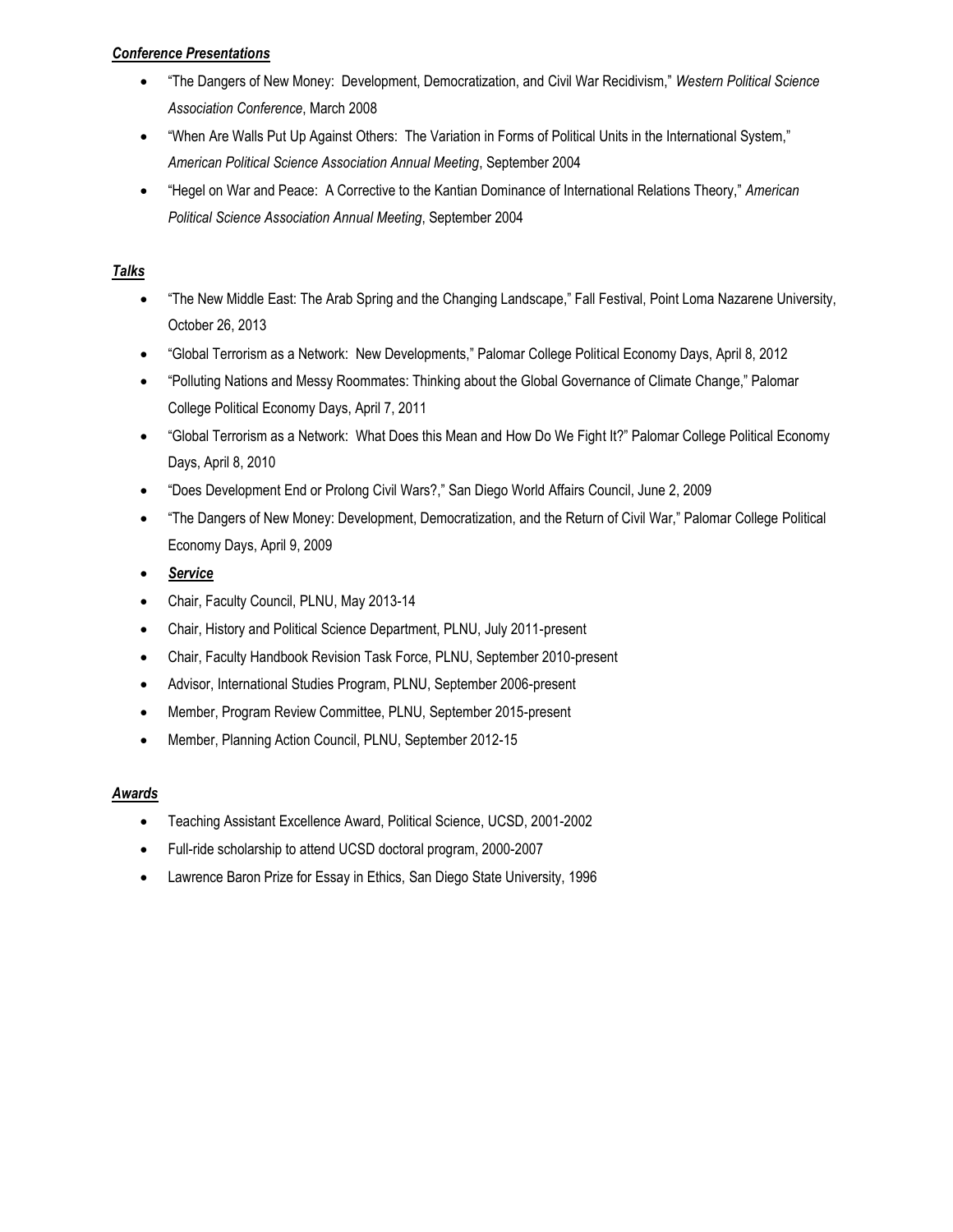Point Loma Nazarene University Office phone: 619-849-2689 Department of History and Political Science e-mail: bwood@pointloma.edu

## **Education**

- Ph.D., Department of Central Eurasian Studies, Indiana University, February, 1999. Dissertation title: "The Sariq Turkmens of Merv and the Khanate of Khiva in the Early Nineteenth Century."
- M.A., Department of Central Eurasian Studies, Indiana University, May 1993.
- B.A., Department of History, Colorado State University, May 1985.

#### **Areas of Study**

--Islamic Central Asia, 16<sup>th</sup> century - present

--Comparative study of Islam in tribal societies, focusing on the role of saints and their shrines

--Muslim communities under Russian and Soviet rule in Central Asia, the Caucasus and the Volga basin

--British and Russian Imperial Rivalry in Central Asia

--Central Asia and the Silk Road in World History

#### **Fellowships and Awards**

NEH Summer Institute on: "The Silk Road: Early Globalization and Chinese Cultural Identity." East-West Center, Honolulu, Hawaii (July 10-August 11, 2006).

Academy for Educational Development/National Security Education Program Dissertation Fellowship, 1994-95.

International Research and Exchanges Board (IREX) Fellowship for study in Uzbekistan, ex-U.S.S.R., 1988.

Social Science Research Council/American Council of Learned Societies Graduate Training

Fellowship for Soviet Area Studies, 1987-89.

Foreign Language and Area Studies Fellowship for Uzbek, 1986-87, 1989-90 and 1990-91.

Indiana University Graduate School Fellowship, 1985-86 and 1994.

Phi Beta Kappa, 1985.

#### **Teaching Experience**

Professor, Department of History, Point Loma Nazarene University,1996-present.

Courses taught include:

HIS 350: Islamic Civilization

HIS 355: Modern Middle East (1800-present)

HIS 340: Imperial Russia to 1900

HIS 342: Twentieth-Century Russia and the Soviet Union

HIS 360: Modern South Asia (1600-present)

HIS 357: Modern East Asia (1600-present)

HIS 110 & HIS 111: World Civilizations I and II

#### **Related Professional Experience**

Resource Faculty, SSRC Summer Institute on Teaching Islam in Eurasia, Kazan, Tatarstan (Russia), June 20-July 3, 2005. Research Assistant for Rockefeller Foundation Fellows, Research Institute for Inner Asian Studies, Indiana University, 1991-92 and 1992-93.

Research Assistant for Islamic Central Asia Bibliography Project, Research Institute for Inner Asian Studies, Indiana University, 1989-91.

#### **Publications**

"Khiva Khanate" (with Shirin Akiner) in John L. Esposito, ed. *The Oxford Encyclopedia of the Islamic World*, vol. 3. New York: Oxford University Press, 2009, pp. 330-333.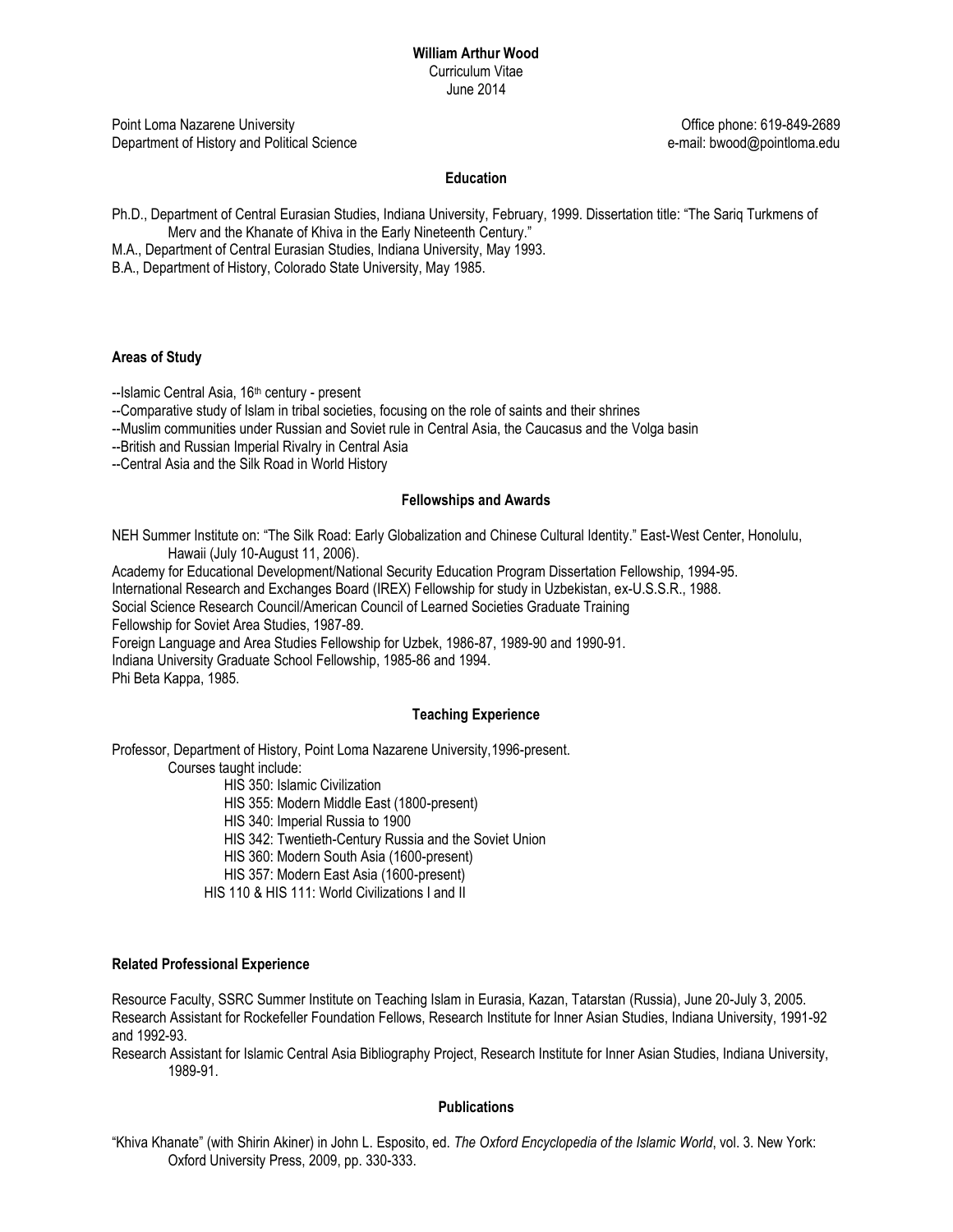*A Collection of Tarkhan Yarlïqs from the Khanate of Khiva*. Papers on Inner Asia, no. 38. Bloomington: Indiana University Research Institute for Inner Asian Studies, 2005.

"Nomadism" in Maryanne Cline Horowitz, ed. *New Dictionary of the History of Ideas*, vol. 4. Detroit: Charles Scribner's Sons, 2005, pp. 1641-1643.

"Turkmen Saryk: A Brief History," *Ghereh: International Carpet and Textile Review*, no. 21 (Autumn, 1999), pp. 7-19.

"Turkmens" in Paul Friedrich and Norma Diamond, eds. *Encyclopedia of World Cultures*, vol. 6: Russia and Eurasia/China. Boston: G.K. Hall & Co., 1994, pp. 368-372.

"Turkmen Ethnohistory" in *Vanishing Jewels: Central Asian Tribal Weavings*. Rochester Museum and Science Center, Rochester, N.Y., 1990, pp. 27-44.

#### **Book Reviews**

- Review of Robert Johnson, *Spying for Empire: The Great Game in Central and South Asia, 1757-1947*. London: Greenhill Books; St. Paul: MBI Publishing, 2006, in *Journal of Slavic Military Studies*, 20(2007): 347-349.
- Review of Yaacov Ro'i, *Islam in the Soviet Union: From the Second World War to Gorbachev*. New York: Columbia University Press, 2000, for H-Russia, H-Net Reviews, June 2003.
- Review of Peter Jackson, *The Delhi Sultanate: A Political and Military History*. New York: Cambridge University Press, 1999, in *Middle East Studies Association Bulletin*, 35(2001): 237-238.
- Review of M. Holt Ruffin and Daniel Waugh, eds. *Civil Society in Central Asia*. Seattle: University of Washington Press, 1999, for H-Russia, H-Net Reviews, September 2000.
- Review of Adeeb Khalid, *The Politics of Muslim Cultural Reform: Jadidism in Central Asia*. Berkeley: University of California Press, 1999, in *The Turkish Studies Association Bulletin*, 23(1999): 23-27.

Review of Beatrice F. Manz, ed. *Central Asia in Historical Perspective*. Boulder: Westview Press, 1994, in *The Historian*, 58(1996): 670-671.

## **Overseas Travel and Research**

Ashkhabad, Turkmenistan, September-November 1994 (research at the Turkmen History Section, Academy of Sciences of Turkmenistan).

Moscow and St. Petersburg, May 1992 (including research at the Oriental Institute, St. Petersburg)

Moscow, Kiev (Ukraine), Tbilisi (Georgia), Riga (Latvia), and Belgrade (Yugoslavia), May 1991 (including research at the Institute of Geography, Moscow).

- Moscow, Leningrad, Tallin (Estonia), Kharkov (Ukraine), Tashkent, and Belgrade (Yugoslavia), May 1990 (including research at the Oriental Institute, Leningrad).
- Tashkent, Uzbekistan, January-June 1988 (research at Tashkent State University and the Oriental Institute of the Uzbek Academy of Sciences).

### *Selected Conferences and Invited Lectures (since 1998)*

- -Joint Regional Conference of the Association for Slavic, East European and Eurasian Studies and the Central Eurasian Studies Society, May 22-24, 2014, Astana (Kazakhstan): paper "Turkmen Holy Men and their Political Role in the 19th Century."
- -Magtymguly Pyragy and Human Cultural Values, May 14-16, 2014, Ashgabat (Turkmenistan): paper "The Turkmens of Southwest Turkmenistan and the Khanate of Khiva in the epoch of Magtymguly Pyragy."
- -Mahmoud Pahlivan and the Turkmen Cultural Life in the XIII Century, September 18-19, 2013, Dashoguz (Turkmenistan): paper "Mahmoud Pahlivan and his Legacy in the Khanate of Khiva according to Khivan and Western Sources."
- -Dovletmammet Azady and Turkmen Life in the XVIII Century, May 14-15, 2012, Ashgabat (Turkmenistan): paper "The Turkmens of Northern Khurasan, the Khanate of Khiva, and Nadir Shah in the XVIII century."
- -Nurmuhammet Andalip and literary-cultural life in the XVII-XVIII centuries, March 10-12, 2011, Dashoguz (Turkmenistan): paper "Turkmen Relations with the Khanate of Khiva during the Epoch of Nurmuhammet Andalip as reflected in the *Firdaws al-iqbal* of Munis."
- -Middle East Studies Association 44th Annual Meeting, San Diego: Roundtable: "Teaching and Researching in Middle Eastern and Islamic Studies at Faith-Based Institutions," Presenter and Chair (November 21, 2010).
- -Availing of Nomadic Military Power—Stratagems and Pitfalls: Iran and Adjacent Areas in the Islamic Period, February 21-23, 2008, Martin-Luther-Universität, Halle-Wittenberg (Germany): paper "Nomadic Troops in the 19th Century Khivan Khanate: The Example of the Jamshidis."
- -Conference on Faith and History, October 11-12, 2002, Huntington College: commentator
- -"After September 11th: Reflecting on the Past, Imagining the Future." San Diego State University "teach-in" on post 9/11, November 12, 2001. Led two workshops: "Afghanistan and Its Neighbors: Nation Building for Whom?" and "A Clash of Civilizations? Islam and the 'West'."
- -Panelist, PLNU symposium on 9/11: "Islam and the Question of an Islamic Threat" (September 25, 2001)
- -World Affairs Council of San Diego. Presentation on "The Taliban's War Against Afghan Women." February 16, 2000.
- -Colorado State University, "Silk Road Seminar" (guest lecturer). Also, delivered the inaugural "Great Conversations" Lecture to Boettcher Scholarship award winners in the University Honors Program (March 16, 2000).
- -California Regional Middle East Studies Conference, UCSB: paper "Holy Men and Politics among the Turkmens in the 19th century" (March 25, 2000)
- -Fifth American Conference on Oriental Rugs, San Francisco: paper "Salor Tribal History" (April 1, 2000)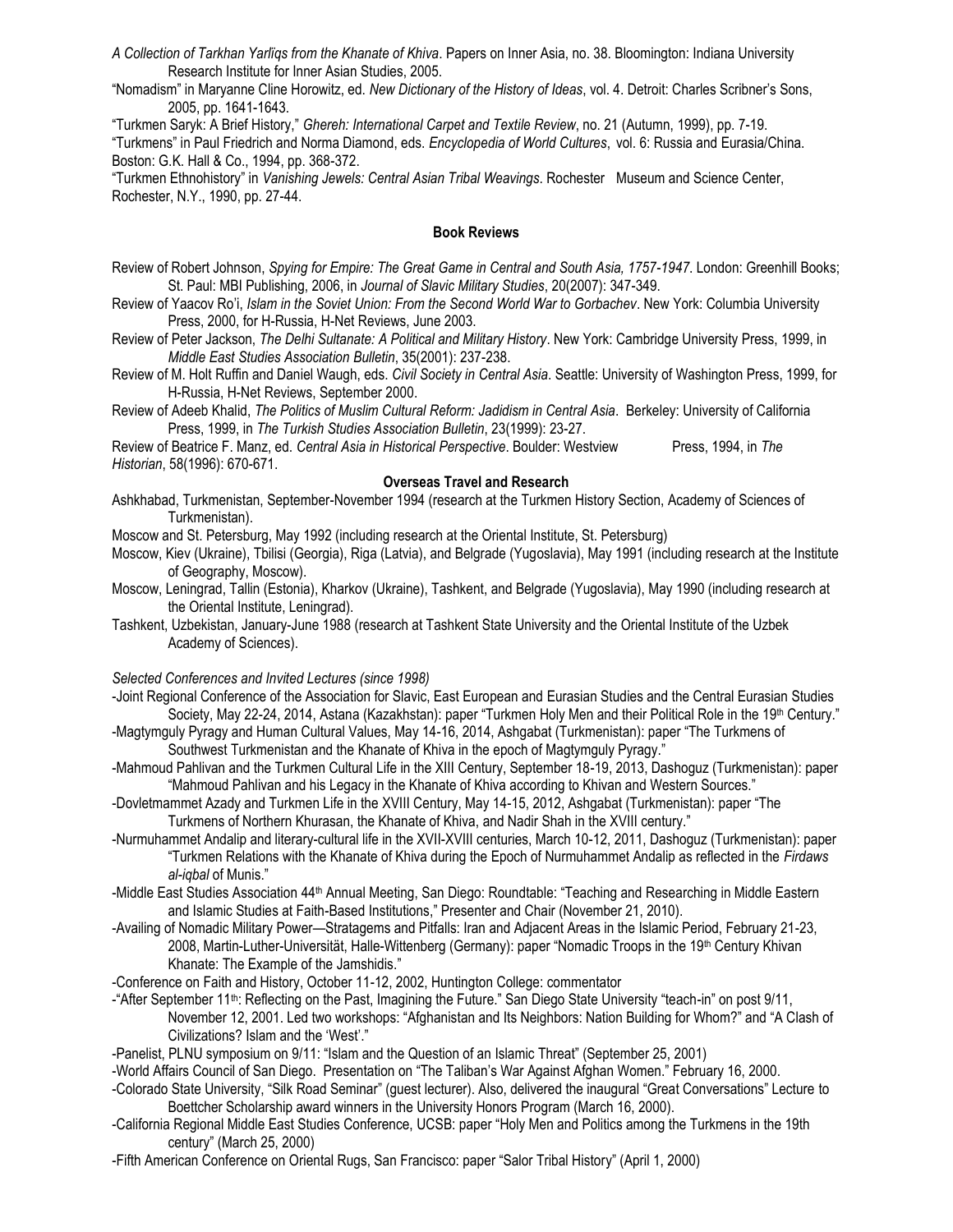-Arizona Oriental Rug and Textile Association Conference, Tucson: paper "The Recent Ethnohistory of Turkmen Tribes, with Special Reference to the Saryks" (November 14, 1998).

## **Research Languages**

Russian, Uzbek, Chaghatay, Persian, and (limited) Arabic.

## **Professional Memberships**

Middle East Studies Association; Turkish Studies Association; Central Eurasian Studies Society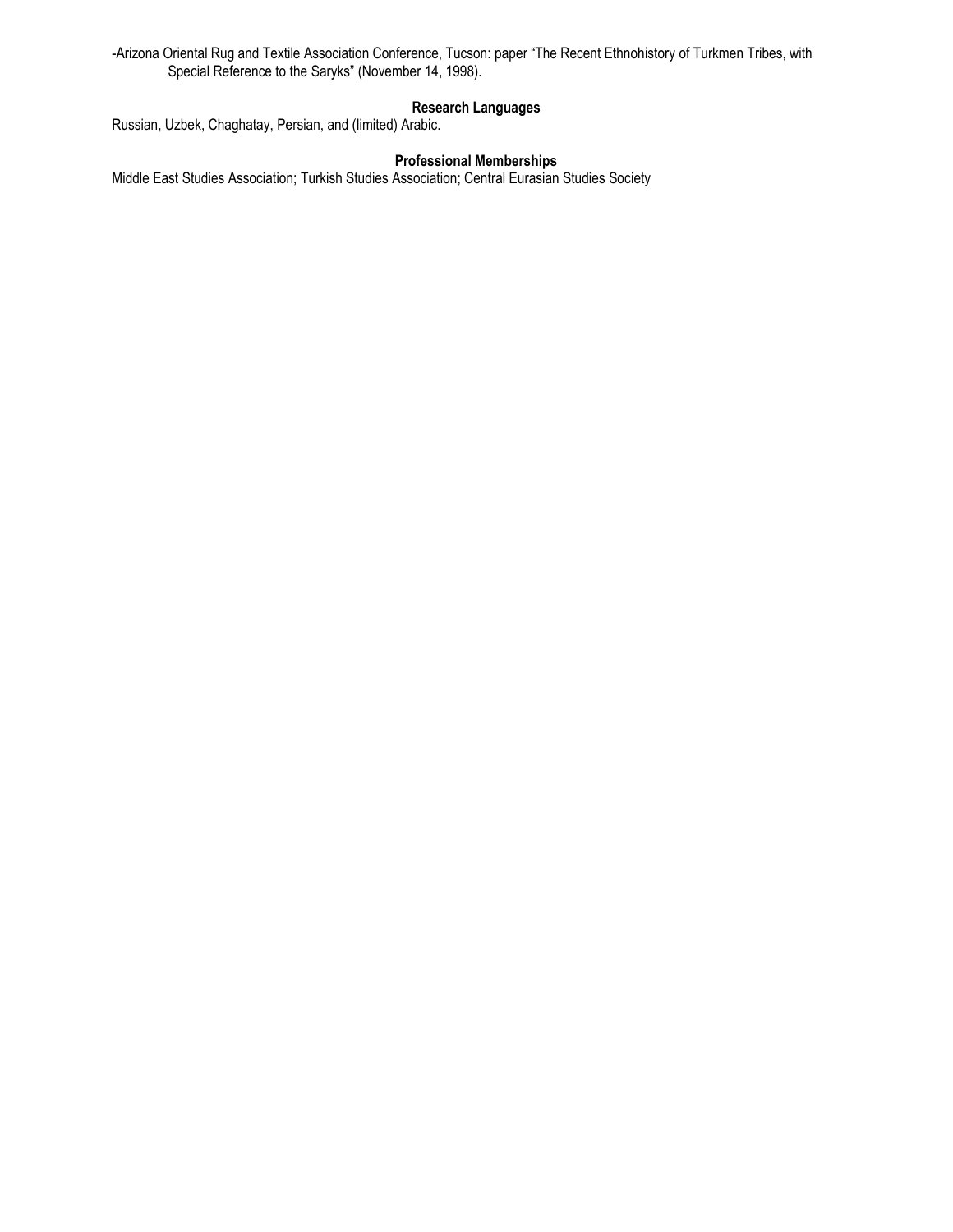# **Employment:**

Professor of History, 1997 – present (Tenure: 2002).

Associate Professor of History, Point Loma Nazarene College, 1996-1997

Visiting Associate Professor of History, Point Loma Nazarene College, 1995-1996.

Associate Professor of History, Indiana University Southeast, 1993-1996 (Tenure: 1993).

Assistant Professor of History, Indiana University Southeast, 1987-1993.

Lecturer in History, Santa Barbara City College, 1987.

Assistant Lecturer in American Cultural History, University of California, Santa Barbara, 1986-87.

Assistant Lecturer and Program Assistant for University of California's Education at Home Program, The

College of William and Mary and Colonial Williamsburg, Winter, 1986.

Teaching Assistant, University of California, Santa Barbara, 1983-86.

# **Education:**

University of California, Santa Barbara B.A. 1980, M.A. 1983, Ph.D. 1987. California Polytechnic State University, San Luis Obispo, 1976-1978.

# **Dissertation**:

*Thy Patriarch's Desire: Thomas and William Brattle in Puritan Massachusetts* (University of California, Santa Barbara, 1987). **Scholarly Publications**:

# **Books**:

*John and Acts,* vol. 8 in *Cotton Mather's* Biblia Americana*,* 10 vols. Reiner Smolinski, general editor. This project is in process with co-editor Harry Clark Maddux**.** We introduce, transcribe, and edit Cotton Mather's manuscript commentary on these two books of the Bible. To be published in 2017 jointly by Mohr Siebeck in Tubingen, Germany and Baker Academic in Grand Rapids, MI.

*The First American Evangelical: A Short Life of Cotton Mather* (Grand Rapids, MI: Eerdman's, to be published Winter 2015). A History of Reasonableness: Testimony and Authority in the Art of Thinking (Rochester, NY: University of Rochester Press, 2004).

*Student Notebooks at Colonial Harvard: Manuscripts and Educational Practice, 1650-1740,* co-written with Thomas Knoles and Lucia Zaucha Knoles (Worchester, MA: American Antiquarian Society, 2003).

*Aristotelian and Cartesian Logic at Harvard: Morton's "System of Logick" and Brattle's "Compendium of Logick"* (Boston: Colonial Society of Massachusetts and Charlottesville: University Press of Virginia, 1995). This book begins with a 138-page introduction followed by transcriptions of two seventeenth-century manuscript logic textbooks.

**Articles:** 8/18/2014 Rick Kennedy 2 "Educating Bees: The Craft of Humility in Classical and Christian Liberal Arts," *Christian Scholar's Review* 42 (2012): 29-42. Winner of the *Charles J. Miller Award* for best article in the journal for 2012.

"Historians as Flower Pickers and Honey Bees: Cotton Mather and the Commonplace-Book Tradition of History" in *Cotton Mather and* Biblia Americana*—America's First Bible Commentary*, edited by Reiner Smolinski and Jan Stievermann (Tübingen, Germany: Mohr Siebeck, and Grand Rapids, Michigan: Baker Academic, 2010), 261-276.

"Faith, the Conference on Faith and History, and Aristotelian Historiography," *Fides et Historia* 41 (2009): 1-21.

"Increase Mather's *Catechismus Logicus*: A Translation and an Analysis of the Role of a Ramist Catechism at Harvard," coauthored with Thomas Knoles, *Proceedings of the American Antiquarian Society* 109 (1999): 145-181.

"Increase Mather's *Catechismus Logicus* (1675), translated and edited by Rick Kennedy and Thomas Knoles, *Proceedings of the American Antiquarian Society* 109 (1999): 183-223.

"Faith and History: Toward a Better Understanding of Balancing of Likelihoods," *Fides et Historia*, 29 (1997): 66-73. "Miracles in the Dock: A Critique of the Historical Profession's Special Treatment of Alleged Spiritual Events," *Fides et Historia,* 26 (1994): 7- 22.

"The Application of Mathematics to Christian Apologetics in Pascal's Pensées and Arnauld's *The Port-Royal Logic*," *Fides et Historia,* 23 (1991): 37-52.

"The Alliance Between Puritanism and Cartesian Logic at Harvard," *Journal of the History of Ideas,* 51 (1990): 549-572. Reprinted in *The American Enlightenment*, ed. Frank Shuffelton (Rochester NY: University of Rochester Press, 1993), 3-26, vol. 11 in the *Library of the History of Ideas,* series ed. John W. Yolton.

"Thomas Brattle and the Provincialism of New England Science, 1690-1720," *The New England Quarterly,* 63 (1990): 584-600 "Thomas Brattle: A Mathematician-Architect in the Transition of the New England Mind, 1690-1700," *Winterthur Portfolio*, 24 (1989): 231-245.

# **Journal Editing:**

Co-editor of *Charting Our Destiny: U.S. Coast Survey in the Pacific 1807-2007* a double issue of *Mains'l Haul: A Journal of Pacific Maritime History* 42: 2 & 3 (Spring/Summer 2006).

Associate editor for History: *Christian Scholar's Review* (2001-2004).

Founding editor and co-editor: *Thresholds: The Journal of the Graduate Students Association, University of California, Santa Barbara,* I (1985), II (1986), III (1987).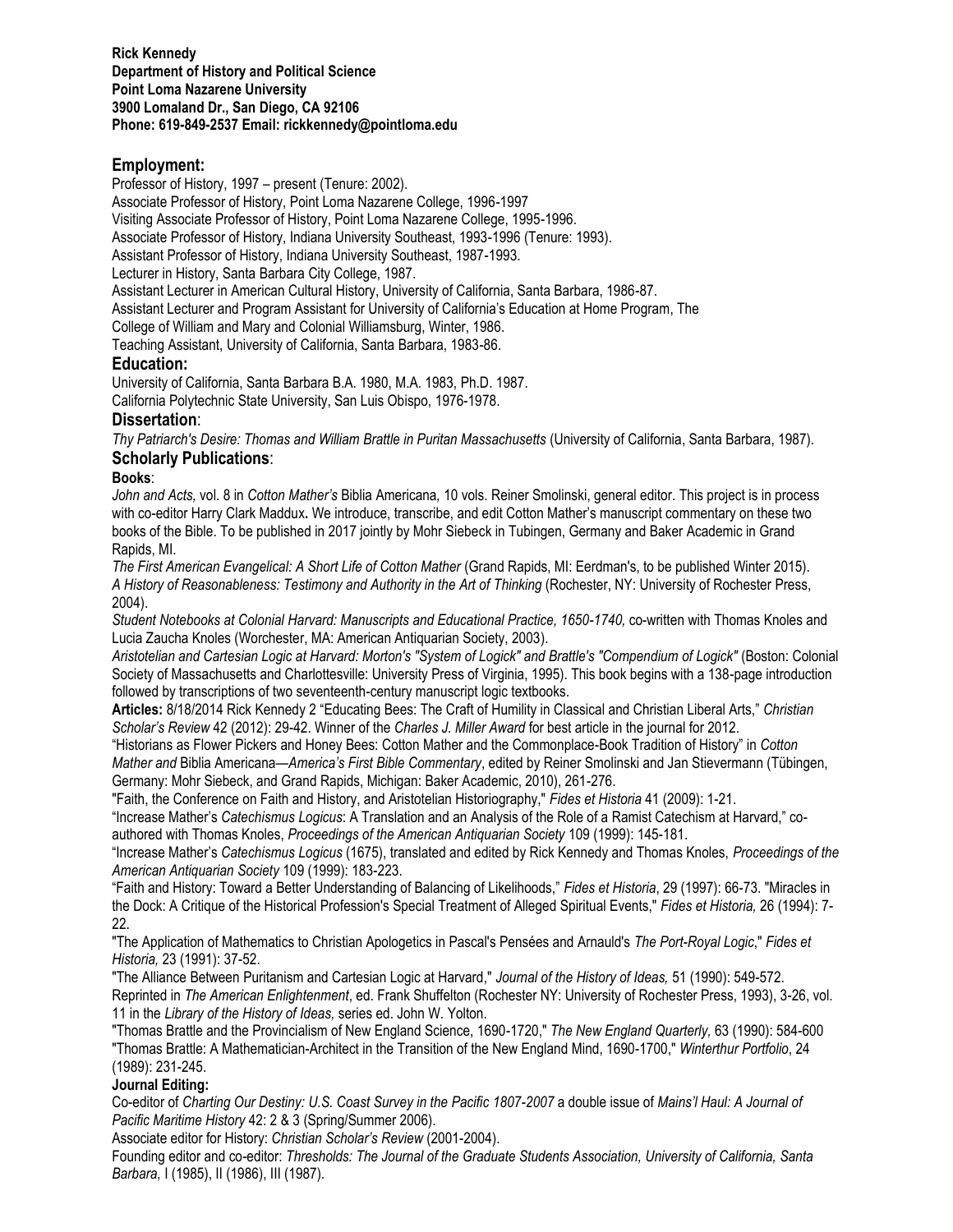## **Publications to Serve Teaching and/or Local Community: Books:**

*Jesus, History, and Mount. Darwin: An Academic Excursion* (Eugene, OR: Wipf and Stock 2008; Cambridge, UK: Lutterworth Press, 2008). This book was also published electronically by the *Biologos Foundation*. They requested permission to publish it during December 2011-January 2012 as a series of fourteen blogs on their website: http://biologos.org/blog

Faith at State: A Handbook for Christians at Secular Universities (Downers Grove, IL: InterVarsity Press, 1995, 8/18/2014 Rick Kennedy 3 reprint Eugene, OR: Wipf and Stock, 2002).

# **Chapters**:

"Early English Colonization Efforts, c1584-1630," in *Events that Changed America through the Seventeenth Century*, ed. Frank Thackeray & John Findling (New York: Greenwood Press, 2000), 59-71.

"Early European-Native American Encounters, 1607-1637," co-author Kathleen Perdisatt in *Events that Changed America through the Seventeenth Century,* ed Frank Thackeray & John Findling (New York: Greenwood Press, 2000), 75-87.

"The Founding of Jamestown" in *Events that Changed the World in the Seventeenth Century*, ed. Frank Thackeray & John Findling (New York: Greenwood Press, 1999), 45-59.

"The American Revolution, 1775-1789," in *Events that Changed the World in the Eighteenth Century,* ed. Frank Thackeray & John Findling (New York: Greenwood Press, 1998), 120-135.

"The Declaration of Independence," in *Events that Changed America in the Eighteenth Century*, ed. John Findling and Frank Thackeray (New York: Greenwood Press, 1997), 100-113.

# **Essays:**

"Sailing Through California History," *The Historical Society Blogspot,* a video interview by Randall Stephens about teaching on a sailboat (June 21, 2010), http://histsociety.blogspot.com/search?q=Rick+Kennedy

"The Conference on Faith and History," *Perspectives in History: Magazine of the American Historical Association* (March, 2010).

"The Great Otter Battle of Carrington Point," *Latitude 38*, 369 (April 2008), 371 (May 2008).

"Spring Break in the Saronic Gulf," *Latitude 38*, 349 (July 2006): 189-194.

"Trusting Herodotus about Ancient Women," *Historically Speaking*: 6:6 (July/August 2005): 9-10.

"The Case of the Remembered Fact," *Newsletter of the Conference on Faith and History* (2004).

"Remembering the Resurrection," *Modern Reformation* 13:2 (March/April, 2004):40-42, 47.

"*Two Years Before the Mast* in Ten Days on the *Californian*," *Santana: The Sailor's Magazine*: 18:12 (December 2003): 23-27.

"World Institutions Consider Apologies," *The San Diego Union Tribune*, March 19, 2000.

"A History of Thanksgiving: How it Came to Be a Holiday of Hope," *The San Diego Union Tribune,* Nov. 28, 1996.

Used as basis of comments with "Presidential Historians" on *NewsHour with Jim Lehrer*, PBS, November 26, 1999 (transcript: http://www.pbs.org/newshour/bb/entertainment/july-dec99/thanksgiving\_11-25.html).

"A Third Decade for Pope John Paul II, Leader of a Global Church," *The San Diego Union Tribune*, October 16, 1998.

"The 100th Birthday of Dorothy Day," *The Point* (PLNC Newspaper), November 10, 1997.

"The Divine Calling of Mother Teresa," *The San Diego Union Tribune,* September 9, 1997.

"July 2, 1776: Independence Day," *The San Diego Union Tribune,* July 2, 1997. 8/18/2014 Rick Kennedy 4 Thurgood Marshall: "An Anchor for those who may Drift," *The San Diego Union Tribune*, February 2, 1997.

"Campus Reforms to Improve Student Retention," *The IUS Horizon*, April 11, 1995.

"A Tradition for Non-Traditional Students," *The IUS Horizon,* October 9, 1990.

"Lincoln and Civil Rights," *Corydon Democrat*, February 12, 1990.

"Jefferson and the Education Summit," *The IUS Horizon*, October 3, 1989.

"G. Washington, Farmer," *Corydon Democrat*, February 22, 1989; revised version in *San Diego Union Tribune,* February 22, 1998.

"The University is Like a Well," *Plumbline*, 15 (September 1987): 22-23, reprinted from an editorial in *Thresholds,* III (1987): 5-11. "P.H.: Private Historian," *Thresholds*, III (1987): 74-79, reprinted from Friday Magazine of the *Daily Nexus*, May 18, 1984.

"Teaching and the Hidden University," *Thresholds,* II (1986): 5-9.

"The Community of the University," *Thresholds*, I (1985): 5-10.

"Truth and Education," *Law, Gods, and Heroes: Thematic Readings in Early Western History*, ed. H. A. Drake and J. W. Leedom (Santa Barbara: 1985), 15-16, reprinted by Harcourt Brace College Publishers, 1994.

"Unified Diversity at the University," *Daily Nexus,* January 29, 1985.

"John Henry Newman, Henry Adams, and Albert Einstein: Mining History for Lasting Values," *Thresholds,* I (1985): 66-79. "In Times of Dreams," "Sometimes Sublime," and "Bird" in *Las Siegas*, ed. Janice Tuckmantel (Santa Barbara: UCSB Scholar's Program, 1980), 12, 15, 21.

# **Reference and Review Work**

# **Encyclopedia Essays**:

"Henry Flynt" in *Dictionary of Early American Philosophers* (London: Continuum, 2012).

"Cotton Mather," "Reason," "Thomas Brattle," and "William Brattle" in *Encyclopedia of the American Enlightenment* (London: Continuum, 2012).

"Humanisic Logic Textbooks," *Continuum Encyclopedia of British Philosophy,,* 4 vols. (London: Thommes, 2006) due to a mistake with the first printing, my 4000 word essay will be included in the second printing.

"Philosophy from Puritanism to the Enlightenment," *Encyclopedia of American Cultural and Intellectual History,* Mary Kupiec Cayton and Peter Williams, editors (New York: Charles Scribner's Sons, 2001), I. 87-96.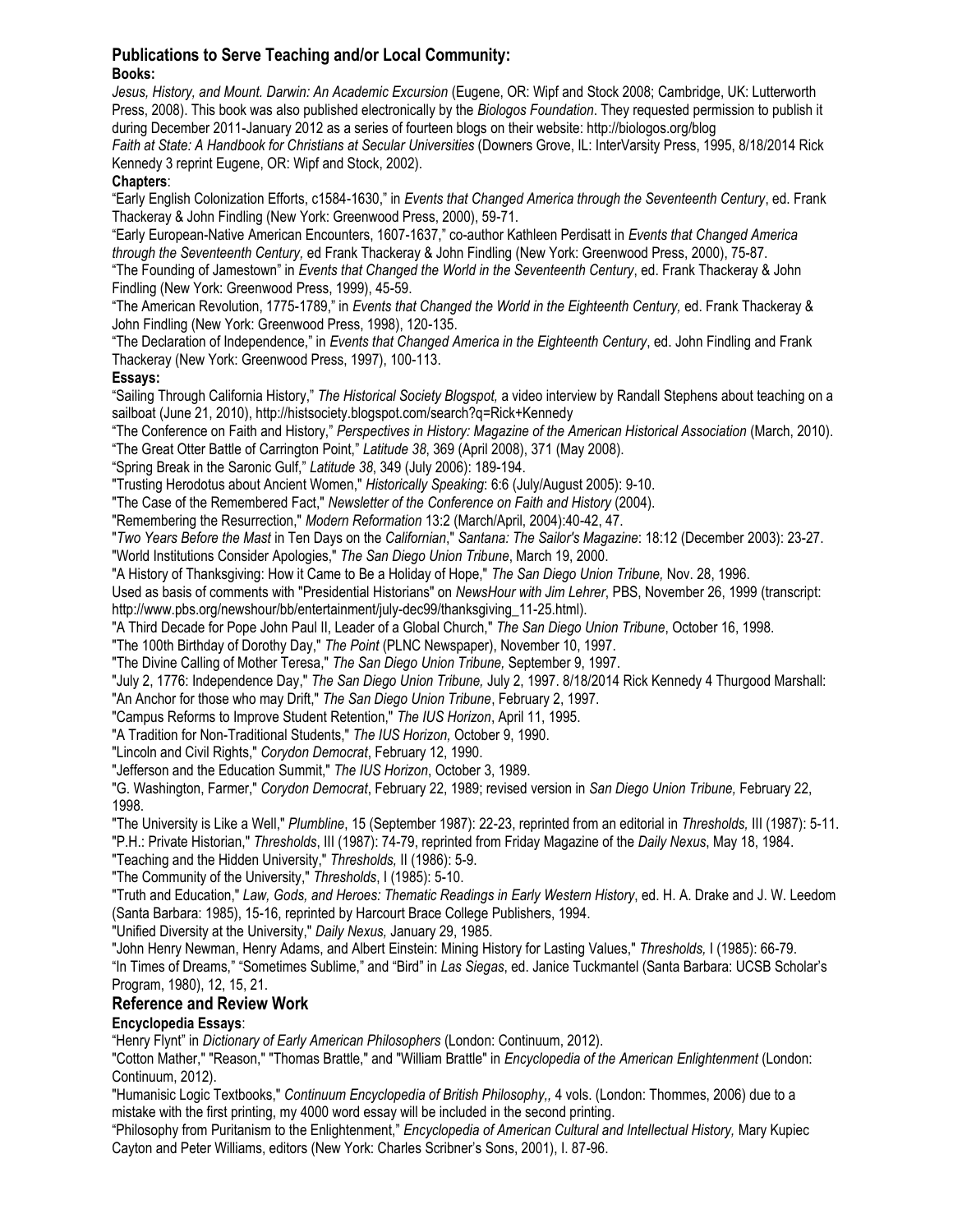"Thomas Brattle," "William Brattle," "Benjamin Colman," "Thomas Coram," "Thomas Foxcroft," "Isaac Greenwood," "Andrew Oliver," and "Thomas Robie" in *American National Biography*, John A. Garraty, general editor (24 vols., New York: Oxford University Press, 1999).

"Charles Bulfinch," *The Encyclopedia of Urban America* (Santa Barbara: ABC-Clio, 1998).

"Alexander Hamilton," and "George Whitefield" in *Dictionary of Eighteenth Century British Philosophers*, John W. 8/18/2014 Rick Kennedy 5 Yolton and John Valdimir Price, executive editors (Bristol, UK: Thoemmes Press, 1999).

"Thomas Underwood Dudley," *The Kentucky Encyclopedia* (Lexington: University of Kentucky Press, 1992).

## **Review Essays:**

"Confessing History: A Response" *Fides et Historia,* 43 (2011): 71-77.

"Thinking about Heaven," a review essay of Jeffrey Burton Russell's *Paradise Mislaid: How We Lost Heaven and How We Can Regain It* (Oxford); Randy Alcorn's *Heaven* (Tyndale); and John Saward's *Sweet and Blessed Country: The Christian Hope for Heaven* (Oxford) for *Books & Culture*, editor requested the essay and says it will be published--but that was long ago. "The Sacred Calling of History," an introduction to articles on "Working at the Spiritual Edges of Historical Problems: Jeffrey Burton Russell," *Fides et Historia*, 35:2 (2003): 1-6.

"Jeffrey Burton Russell: An Appreciation of a Career on the Edge of the Profession," *Historically Speaking* 3 (April, 2002): 17-19. "Response to *The Missing Peace: The Search for Nonviolent Alternatives in United States History*," *Fides et Historia* 34 (2002): 10-15.

"Creating Credibility with Submerged Assumptions in the Scientific Revolution," *Fides et Historia*, 31 (1998): 89-97. **Reviews:** 

Co-authored with Kelli McCoy, "Cotton Mather and the Uppity Women, *Books and Culture online:* 

*http://www.booksandculture.com/articles/webexclusives/2014/may/cotton-mather-and-uppity-women.html?paging=off* (May 4, 2014).

*Godly Republicanism: Puritans, Pilgrims, and A City on a Hill* by Michael P. Winship, and *The Hebrew Republic: Jewish Sources and the Transformation of European Political Thought* by Eric Nelson in *Fides et Historia* 46 (2014):111-113..

*Exposing Myths About Christianity: A Guide to Answering 145 Viral Lies and Legends* by Jeffrey Burton Russell in *Fides et Historia* 45(2013): 171-172.

*Religion in the Age of Enlightenment*, edited by Brett C. McInelly in *Church History* 81 (2012): 705-706..

*A Companion to the Catholic Enlightenment in Europe*, edited by Ulrich L. Lehner and Michael Printy in *Church History* 81 (2012): 462-464.

*Never Pure: Historical Studies of Science as if It Was Produced by People with Bodies, Situated in Time, Space, Culture, and Society, and Struggling for Credibility and Authority*, by Steven Shapin in *Fides et Historia* 43 (2011): 111-112.

*Religion in the Age of Reason: A Transatlantic Study of the Long Eighteenth Century*, ed Kathryn Duncan in *Church History*, 80:3 (2011), 695.

Seeing Things Their Way: Intellectual History and The Return of Religion edited by Alister Chapman, John Coffey, and Brad S. Gregory in *Christian Scholars Review* 39:3 (2010).

*Christianity and the Transformation of the Book: Origen, Eusebius, and the Library of Caesarea* by Anthony Grafton and Megan Williams and *What Was History? The Art of History in Early Modern Europe* by Anthony Grafton in *Fides et Historia* 40:2 (2008): 79-82. 8/18/2014 Rick Kennedy 6 *Equations from God: Pure Mathematics and Victorian Faith* by Daniel J. Cohen in *Church History* 77:1 (2008): 191-93.

*Religion and Politics in the United States* by Kenneth D. Wald in *Journal of Church and State* (2005).

*Philosophy, Dissent and Nonconformity: 1689-1920* by Alan P.F. Sell in *Church History*, 73:4 (2004): 872-73.

*The Coast Mappers* by Taylor Morrison in *Santana: The Sailor's Magazine*, 19: 6 (June 2004), 46-47.

For the Glory of God: How Monotheism Led to Reformations, Science, Witch-hunts, and the End of Slavery by Rodney Stark in *Research News and Opportunities in Science and Theology,* (2004).

*Pierre Bayle's Reformation: Conscience and Criticism on the Eve of the Enlightenment by Barbara Sher Tinsley in Church History,* 71 (2002): 205.

*Hearing Things: Religion, Illusion, and the American Enlightenment* by Leigh Eric Schmidt in *Anglican Theological Review*, 83 (2001): 897-98.

*Enthusiasm and Enlightenment in Europe, 1650-1850* edited by Lawrence E. Klein and Anthony J. La Vopa in *Church History*, 69 (2000):188-90.

*Religion and Enlightenment in Eighteenth-Century England: Theological Debate from Locke to Burke* by B. W. Young in *Church History,* 68 (1999): 469-71.

*A Social History of Truth: Civility and Science in Seventeenth-Century England* by Steven Shapin in *Fides et Historia*, 27 (1995): 94-95.

*The Christian Philosopher* by Cotton Mather, ed. and intro. by Winton U. Solberg in *Newsletter of the Society for the Advancement of American Philosophy,* 71 (1995): 46-47.

*The Soul of the American University: From Protestant Establishment to Established Unbelief* by George M. Marsden in *Newsletter of the Society for the Advancement of American Philosophy,* 71 (1995): 44-46.

*Gehennical Fire: The Lives of George Starkey, an American Alchemist in the Scientific Revolution* by William R. Newman in *The New England Quarterly,* 68 (1995): 312-314.

*Artifacts, Art Works, and Agency* by Randall R. Dipert in *Winterthur Portfolio,* 29 (1995): 207-209 .

*Before Newton: The Life and Times of Issac Barrow* by Mordechai Feingold in *Church History,* 63 (June 1994): 288-290. *Testimony: A Philosophical Study* by C.A.J. Coady in *Fides et Historia*, 25 (Fall, 1993): 109-110.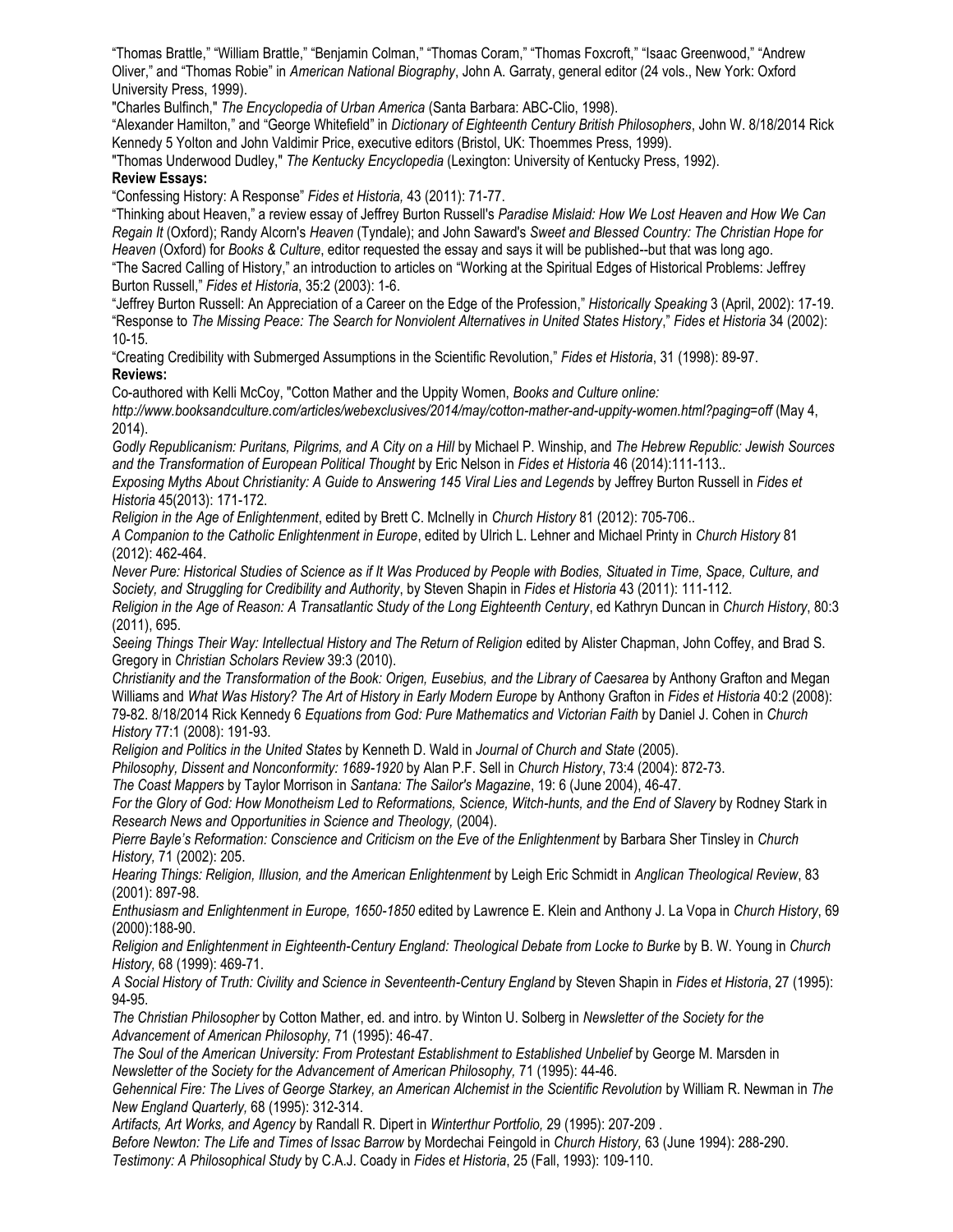*The American Deists: Visions of Reason and Dissent in the Early Republic* ed. and intro. by Kerry S. Walter in *Newletter of the Society for the Advancement of American Philosophy*, 65 (June, 1993): 40-41.

*"Beyond Reasonable Doubt" and "Probable Cause": Historical Perspectives on the Anglo-American Law of Evidence* by Barbara Shapiro in *Fides et Historia*, 24 (Fall, 1993): 136-137.

*The Young Jonathan Edwards: A Reconstruction* by William Sparkes Morris in *Newletter of the Society for the Advancement of American Philosophy*, 62 (June, 1992): 23-26.

*A Sense of Deity:The Republican Spirtuality of Dr. Benjamin Rush* by John M. Kloos Jr. in *Newsletter of the Society for the Advancement of American Philosophy,* 62 (June, 1992): 22-23. 8/18/2014 Rick Kennedy 7 *John Dewey: Religious Faith and Democratic Humanism* by Steven C. Rockefeller in *Religious Studies Review,* (1992).

*The Hutterian People: Ritual Rebirth in the Evolution of Communal Life* by Peter H. Stephenson in *Religious Studies Review*, (1992).

*Elihu Palmer's "Principles of Nature"* text and commentary by Kerry S. Walters in *Newsletter of the Society for the Advancement of American Philosophy*, 57 (November 1990): 12.

*Princeton and the Republic* by Mark Noll in *Newsletter of the Society for the Advancement of American Philosophy*, 55 (June 1990): 25-27.

*The Riddle of Amish Culture* by Donald B. Kraybill in *Religious Studies Review*, 16 (April 1990): 176.

*Charles Scott and the Spirit of '76* by Harry M. Ward in *The Filson Club Historical Quarterly*, 63 (April 1989): 279-80. *Campus* by Paul Venable Turner in *The Public Historian,* 7 (Fall 1985): 106-8.

# **Awards, Elected & Honorary Positions**

Secretary, Conference on Faith and History (2014- present)

Invited Keynote Speaker: "The Eclectic and Purposeful Logic Textbooks of Seventeenth-Century New England" at the

conference "*La Recepción de La Lógica en el Nuevo Mundo*" in Puebla, Mexico, May 30, 2014.

Charles J. Miller Christian Scholar's Award (best article in *Christian Scholars' Review* volume 42, 2012)

Editorial Committee, *Bulletin of the Congregational Library* (2012-2014)

Marc Friedlaender Fellow, Massachusetts Historical Society (2012)

President, Conference on Faith and History (2008-2010)

Faculty Council, Point Loma Nazarene University (2007-2008)

Chair, Department of History and Political Science, Point Loma Nazarene University (2005-2008)

Vice President/President-Elect, Conference on Faith and History (2006-2008)

Executive Board, Conference on Faith and History (2000-2004)

President, Conference on Faith and History, Far West Chapter (1996-97)

Membership, Colonial Society of Massachusetts (1995-present)

Coordinator, Department of History, Indiana University Southeast (1992-94)

Speaker, Graduate Student Commencement, University of California, Santa Barbara (1987)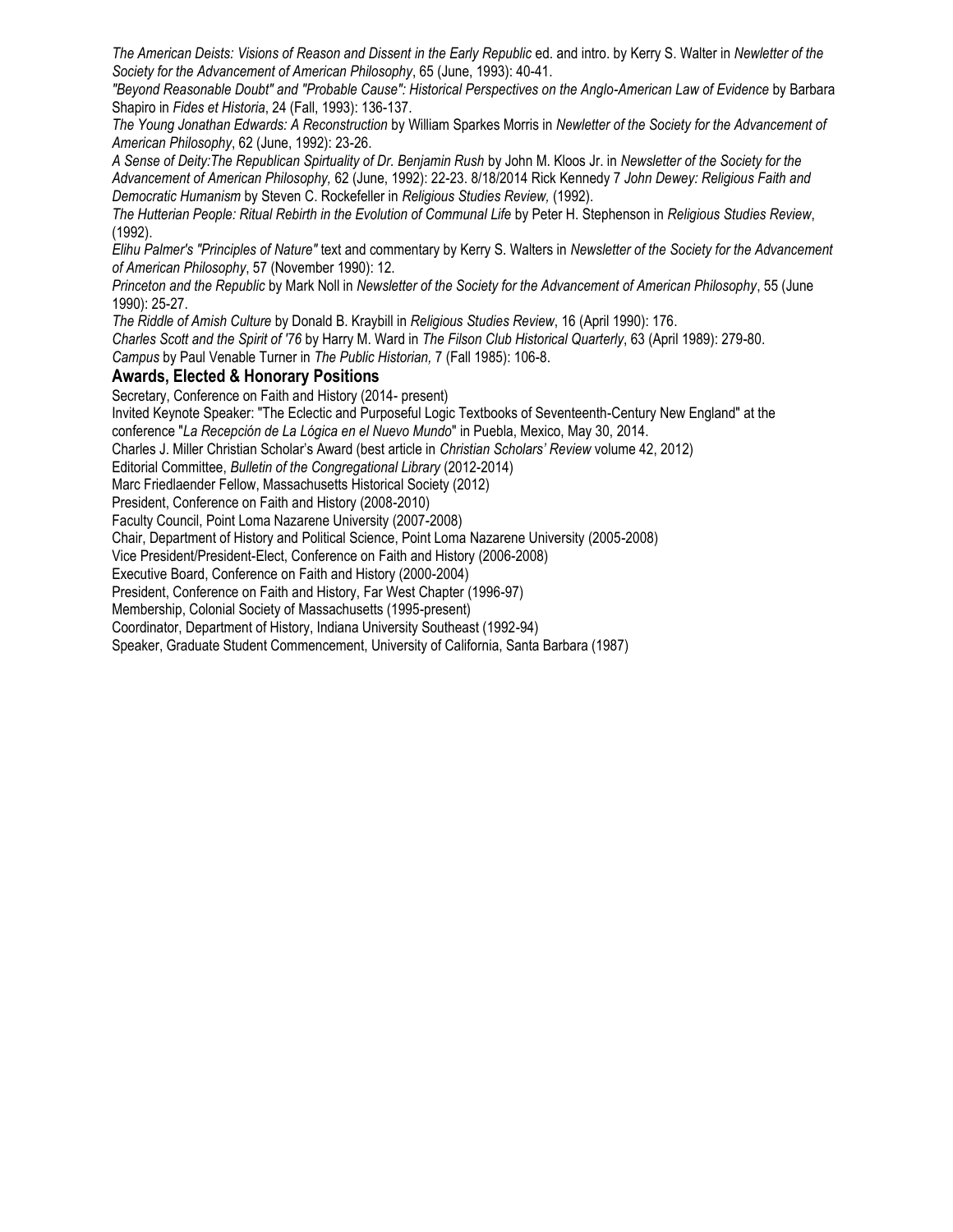# **Jaeyoon Kim**

(619) 849-2635 \* jkim@pointloma.edu

# **EDUCATION**

1998 – 2005 **University of Oregon (Eugene, OR)** 

Ph.D. in History

1995 - 1997 **San Diego State University (San Diego, CA)** 

M.A. in History

1987 - 1992 **Chonnam National University (Gwangju, Korea)** 

B.A. in History

# **TEACHING EXPERIENCE**

# 2005 - Present **Professor (Point Loma Nazarene University, San Diego, CA)**

- Taught Early World Civilizations, Modern World Civilizations, an Early East Asian History, an Asian-American History, a Modern Chinese History, and Modern Japan and Korea

2003 - 2005 **Adjunct Faculty (Cuyamaca College, El Cajon, CA)** 

- Taught an Early World History, a Modern World History and a

Modern Western Civilization

1998 - 2001 **Graduate Teaching Fellow (University of Oregon, Eugene, OR)** 

- Instructed in various discussion classes

- Assisted professors for various history classes

(Asian Civilizations, Chinese History, Japanese History, World History)

# **RESEARCH ABROAD**

2001 - 2002 **Visiting Scholar at Beijing University (Beijing, China)** 

- Historical Research at local, county, and national archives

- Archival and Field Research in Dong'guan, Foshan, Guangzhou,

Jiang'men, Shenzhen, and Zhaoqing *Jaeyoon Kim* 

# **HONORS/AWARDS/ACTIVITIES**

2012 **RSAP Grant** (Point Loma Nazarene University) 2003 **Robert Lang Dissertation Fellowship** (University of Oregon) 2003 **General University Scholarship** (University of Oregon) 2001 **CAPS Fellowship -**Freeman Student Fellowships for Personalized Learning (University of Oregon) 2000 **Paul Dull Memorial Scholarship** (University of Oregon) 2000, 1999, 1998 **Graduate Teaching Fellowship** (University of Oregon) 1996 **PHI BETA DELTA Award** (San Diego State University) 1992, 1991, 1988, 1987 **Full Tuition Exemption Scholarship for Academic Excellence**  (Chonnam National University, Republic of Korea) 1991 **University Presidential Award for the Best Article**  (Chonnam National University, Republic of Korea) **BOOK, ARTICLES AND CONFERENCE PRESENTATIONS**  2014 *Essentials, Links, And Influencece: Timeless Readings From World Civilizations To 1500* (Published by Cognella Academic Publishing, 2014) 2013 **"My Life In Korea,"** (Published in the *Global Vantage*, Issue 7, Autumn 2013) 2012 "Hwagyo and Chinese-Korean Diaspora in America," (Presented at the 60th Anniversary of Chonnam National University History Department Meeting) 2010 *Ethnicity, Local Conflicts and the Qing State: The Red Turban Rebellions and the Subethnic Conflicts in the Wuyi Region of Nineteenth Century South China*  **(**Published by VDM Verlag Dr. Müller, April 30, 2010) 2009 **"The Heaven and Earth Society and the Red Turban Rebellion in Late Qing China,"**  (Published in the *Journal of Humanities and Social Sciences*, Volume 3, Issue 1, 2009) 2008 **"Crossroads of the World: Global Religious Exchange in China and India,"**  (Responding Paper presented at 2008 Conference on Faith and History, Sep. 18-20, 2008, Bluffton University, Ohio) 2006 **"The Rebels, Mandarins, Missionaries and the Local Conflicts in Nineteenth-Century South China,"** (Presented at 2006 Conference on Faith and History, Sep. 22, 2006,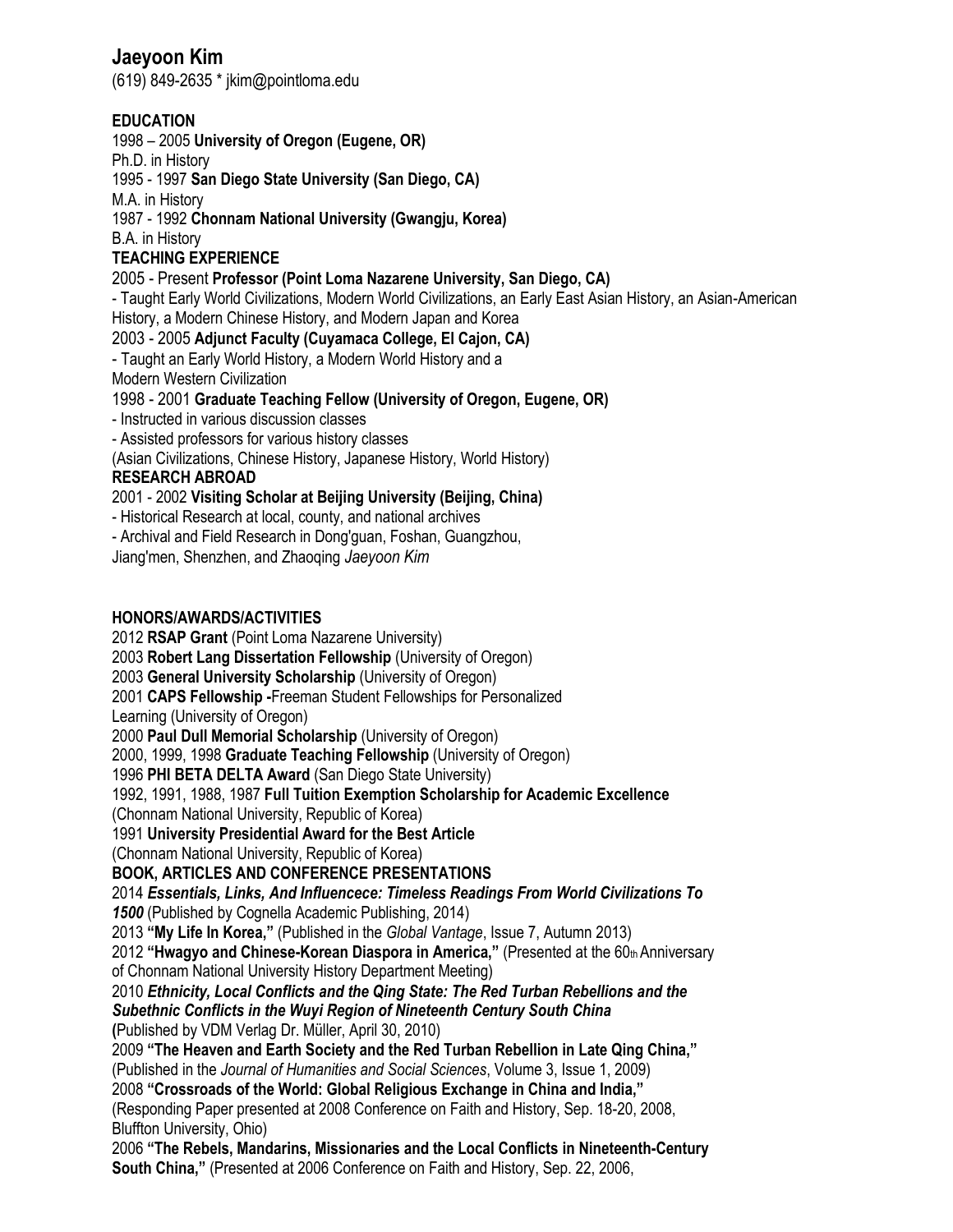Oklahoma Baptist University) 2005 **"Hakka-Punti Conflicts in the Wuyi Region of Guangdong Province,"**  (Presented at the 2005 Western Conference of the Association for Asian Studies) 2005 **"Local Conflict and Ethnic Consciousness in the Pearl River Delta of South China,"**  (Presented at the 3rd Hawaii International Conference on Arts and Humanities-Chaired on Ethnic Studies Session) 2004 "**The Tiandihui Rebellion of the Pearl River Delta in Nineteenth-Century China,"**  (Presented at the 2004 Southwest Conference on Asian Studies) 1991 **"Mimana Problem in Early Korea and Japan,"**  (Published in the *Chronicle of Chonnam*, South Korea) *Jaeyoon Kim*  **PROFESSIONAL DEVELOPMENT ACTIVITIES**  2013 **Online Innovation Showcase**  (Point Loma Nazarene University, San Diego, CA) 2010 **Creating a Community in Your Classroom**  (Point Loma Nazarene University, San Diego, CA) 2010 **Technology Integrated Learning Environments: Promoting Student-Centered Learning**  (Point Loma Nazarene University, San Diego, CA) 2005 **"Debunk" the Myths About Community Learning**  (Cuyamaca College, El Cajon, CA) 2005 **Maintaining Academic Standards in the Classroom**  (Cuyamaca College, El Cajon, CA) 2004 **Technology Integration into Classroom Teaching**  (Cuyamaca College, El Cajon, CA) 2003 **Learning Blackboard & WebCT**  (Cuyamaca College, El Cajon, CA) 2002 – 2003 **SDICCCA Regional Faculty Internship**  (San Diego and Imperial Counties Community College Association Regional Faculty Internship Program) **MEMBERSHIP IN PROFESSIONAL ASSOCIATIONS** 2014 **Member of AAS** (Association for Asian Studies) 2014 **Member of WHA** (The World History Association) 2014 **Member of CFH** (Conference on Faith and History)

2014 **Member of APHAFIC** (Association for Preserving Historical Accuracy of Foreign

Invasions in China)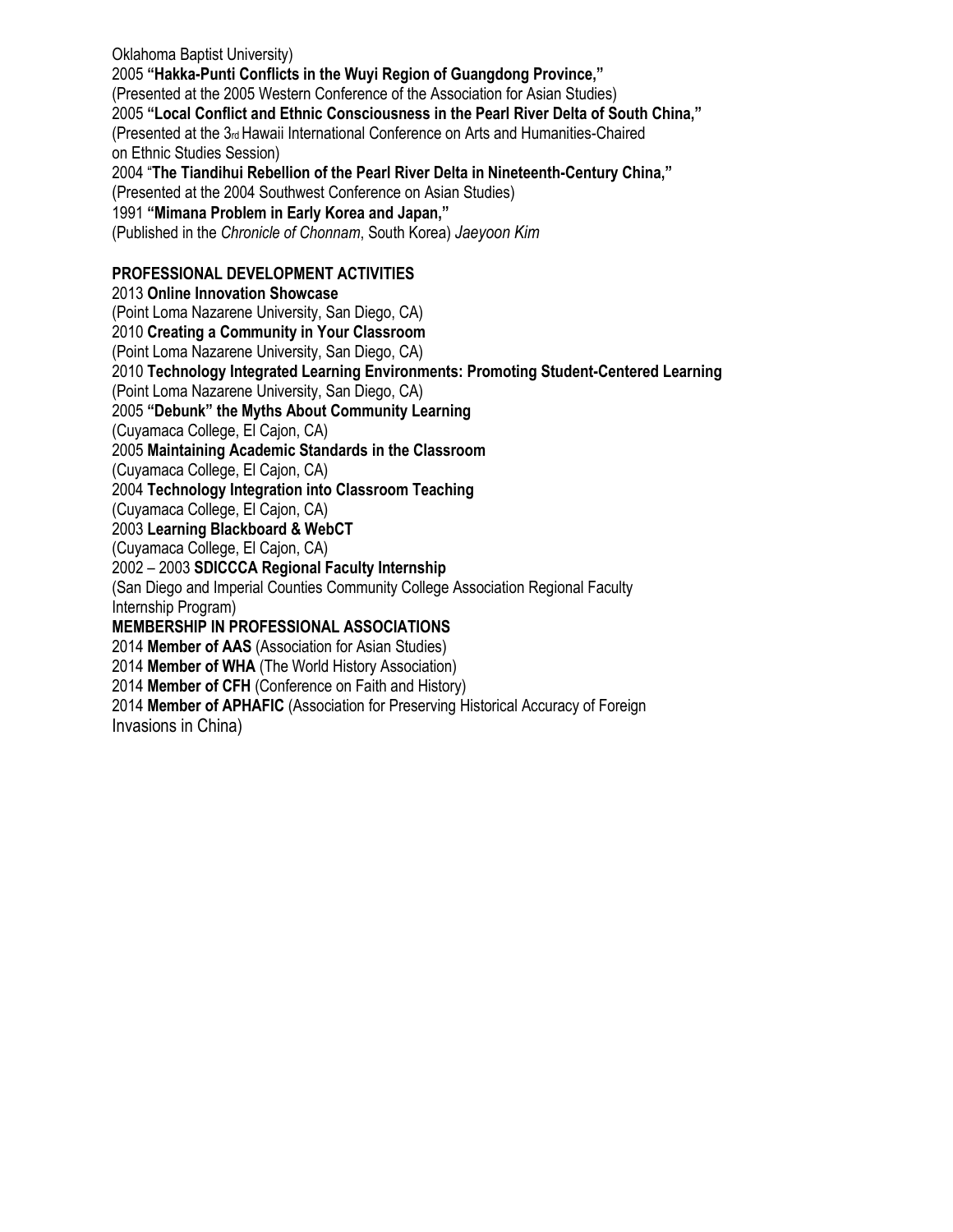### **Linda M. Beail, Ph. D.** Department of Political Science Point Loma Nazarene University 3900 Lomaland Drive San Diego, CA 92106 (619) 849-2408 [lbeail@pointloma.edu](mailto:lbeail@pointloma.edu)

#### *EDUCATION*

**Ph.D. in Political Science**, University of Iowa, February 1998.

**B.A. summa cum laude** in Political Science and English Literature, Wheaton College (IL), May 1990.

## *EMPLOYMENT*

**Professor of Political Science,** Point Loma Nazarene University, August 2003 – present.

**Director of Women's Studies**, Point Loma Nazarene University, April 1998 – present.

**Chair, Department of History and Political Science**, Point Loma Nazarene University, August 2002 – July 2005.

**Associate Professor of Political Science,** Point Loma Nazarene University, August 1999 – July 2002. Awarded tenure August 2001.

**Visiting Assistant Professor of Political Science**, University of Iowa, Spring 1999.

**Assistant Professor of Political Science**, Point Loma Nazarene University, August 1994 – July 1999.

#### *PUBLICATIONS*

*Framing Sarah Palin: Puritans, Pit Bulls and Politics*, with Rhonda Kinney Longworth, Routledge, forthcoming 2012.

**"Puritan or Pit Bull: The Framing of Female Candidates at the National Level,"** with Rhonda Kinney Longworth in Gendering the Presidency: Gender, the Presidency and Pop Culture, eds. Lilly Goren and Justin Vaughn, University of Kentucky Press, forthcoming 2012.

**"The City, the Suburbs and Stars Hollow: The Return of the Evening Soap Opera,"** in *You've Come a Long Way, Baby: Feminism and Popular Culture*, ed. Lilly Goren, University of Kentucky Press, 2009.

**"Introduction,"** with Lilly Goren, in *You've Come a Long Way, Baby: Feminism and Popular Culture*, ed. Lilly Goren, University of Kentucky Press, 2009.

**"Blessed Mother or Material Mom: Which Madonna Am I? Christianity, Feminism, and Motherhood,"** in *Being Feminist, Being Christian*, ed. Bettina Tate Pedersen and Allyson Jule, Palgrave, 2006.

**"One True Thing About Mothers and Feminism,"** *Poroi: An Interdisciplinary Journal of Rhetorical Analysis and Invention* 4:3 (2005).

**"Shifting the Spotlight,"** lead editorial piece for Sunday "Insights" section on following Republican National Convention, *The San Diego Union-Tribune*, September 5, 2004, G1.

**"Reporting for Duty,"** lead editorial piece for Sunday "Insights" section on following Democratic National Convention, *The San Diego Union-Tribune,* August 1, 2004, G1.

**"Church of the Nazarene,"** with Greg Crow, in *Pulpit and Politics: Clergy and American Politics at the Advent of the Millennium*, ed. Corwin E. Smidt, Baylor University Press, 2004.

**"The Political Activity of Evangelical Clergy in the Election of 2000: A Case Study of Five Denominations,"** with James Guth, Greg Crow, Beverly Gaddy, Steve Montreal, Brent Nelsen, James Penning and Jeff Walz. *Journal for the Scientific Study of Religion* 42:4 (2003) 501-514.

**"Attitudes of Nazarene Women Clergy on Gender Issues and Ministry**," with Greg Crow, *New Horizons: Resources for Nazarene Clergywomen* ed. Carol Blessing, Fall 2002.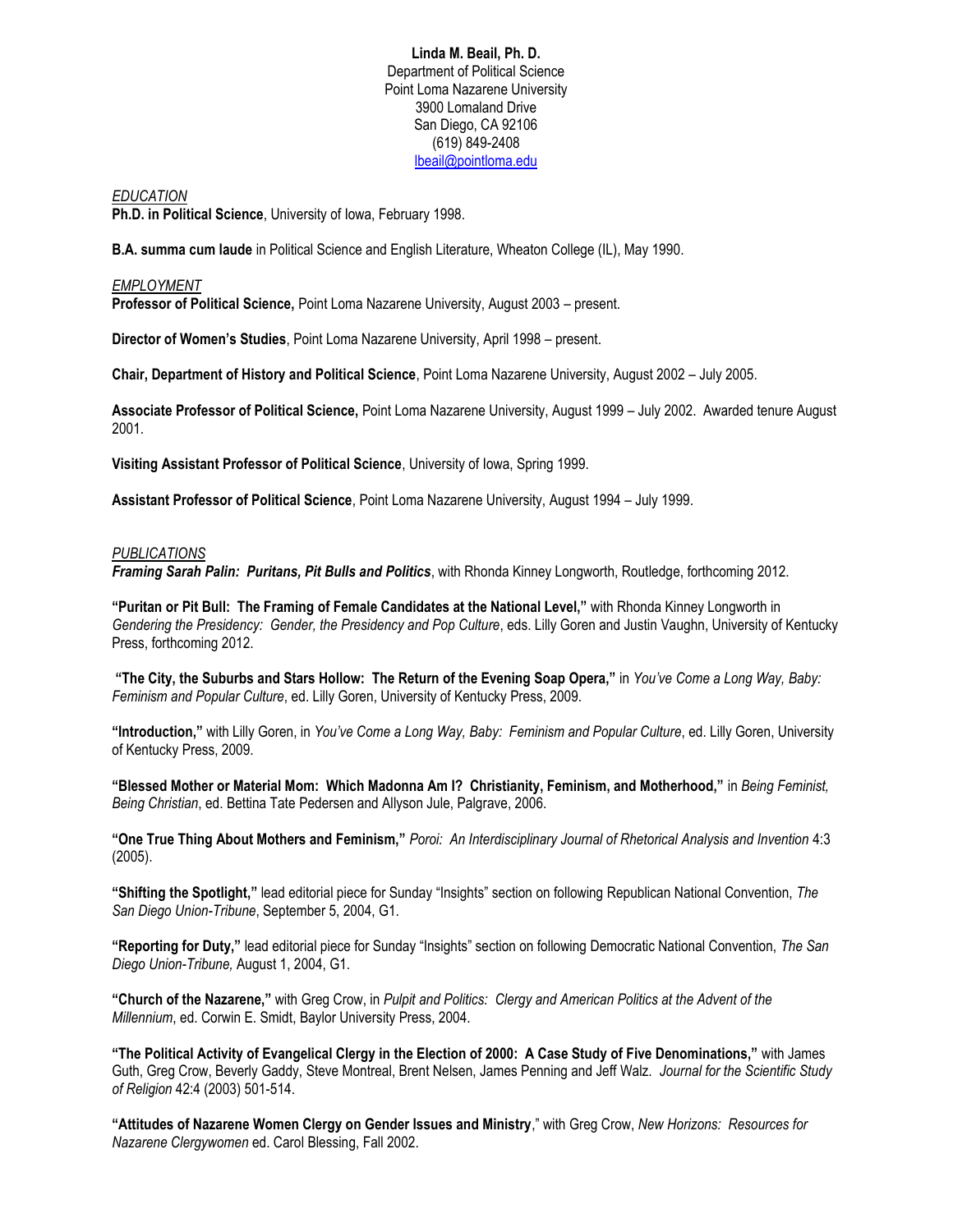**Review** of *The Other Elites: Women, Politics and Power in the Executive Branch*, ed. MaryAnne Borrelli and Janet M. Martin, Boulder: Lynne Reinner Publishers, 1997, in *Women & Politics* vol. 24, no. 1 (fall 2002).

**"Political Attitudes and Activities among Nazarene Ministers at the Turn of the Millennium: Summary of Preliminary Findings,"** with Greg Crow, *New Horizons: Resources for Nazarene Clergywomen* ed. Carol Blessing, April/May 2002.

**"Out of the Shadow,"** lead editorial piece for Sunday "Insights" section on Democratic National Convention, *San Diego Union-Tribune,* August 20, 2000.

**Review** of *The Piety of Afrikaans Women: Diaries of Guilt* by Christina Landman, Pretoria: University of South Africa Press, 1994, in *The African Book Publishing Record* vol. 22, no. 3.

**"Evangelical Women's Politicization,"** in *APSA Syllabi Collection: Women and Politics*, ed. Sally J. Kenney, Washington, D.C.: American Political Science Association, 1996.

#### *PRESENTATIONS*

**"The Future of Women's and Gender Studies at Christian Universities,"** panel presentation with Beth Martin Birky and Kristina LaCelle-Peterson, Whitworth University, Spokane, WA, April 3, 2012. Part of serving as **consultant to Women's and Gender Studies program review** at Whitworth University, April 3-4, 2012.

**"Lipstick on a Pit Bull: Sarah Palin as Hockey Mom-in-Chief,"** annual meeting of the Western Political Science Association, Portland, Oregon, March 24, 2012.

**"Between a Real Houseful and** *Real Housewives:* **Theorizing Gender at a Christian University,"** Changing Faces: Changing Opportunities & Campus Climates for Women & Men, Abilene Christian University, Abilene, TX, September 29 – October 1, 2010.

**"Changing the Face of Teaching and Learning: Feminist Pedagogy as a Critical, Prophetic and Imaginative Act,"** with Jacque Mitchell, Bettina Tate Pedersen and Heather Ross, Changing Faces: Changing Opportunities & Campus Climates for Women & Men, Abilene Christian University, Abilene, TX, September 29 – October 1, 2010.

**"Models and Best Practices for Gender Educational Programming,"** with Sylvia Cortez, Changing Faces: Changing Opportunities & Campus Climates for Women & Men, Abilene Christian University, Abilene, TX, September 29 – October 1, 2010.

**"Pitbulls, Puritans, and Palin: Conceptualizing Narrative Frames from Campaign 2008,"** with Rhonda Kinney Longworth, Annual meeting of the Midwest Political Science Association, Chicago, IL, April 22, 2010.

**"Bodies in Wonderland: Cultural Images of Physical Bodies and the Social Body,"** panel discussion with Amy Laura Hall (Duke University) and David Adey, April 13, 2010.

**"Feminist Pedagogy as an Act of Prophetic Imagination,"** with Bettina Pedersen, Jacque Mitchell, Kendra Oakes Mueller and Lindsey Lupo, Nurturing the Prophetic Imagination: An Interdisciplinary Conference, Point Loma Nazarene University, March 25, 2010.

**"Pitbull or Puritan? The Framing of Sarah Palin,"** with Rhonda Kinney Longworth, Annual meeting of the Midwest Political Science Association, Chicago, IL, April 2, 2009.

**"Sex and the Suburbs: Women's Prime-Time Television Dramas and Third Wave Feminism,"** Console-ing Passions: An International Conference on Television, Audio, Video, New Media and Feminism, University of California Santa Barbara, April 24- 26, 2008.

**"Religion: How Much Should it Matter in a Presidential Candidate?,"** Sciphre Institute Symposium, University of Idaho, January 25, 2008.

**"The City, the Suburbs and Stars Hollow: The Return of the Evening Soap Opera,"** Annual Meeting of the American Political Science Association, Chicago, IL, August 30th-September 2nd, 2007.

**"From Tokens to Transformation: Talking about Gender Issues and Equity on a Christian University Campus,"** with Dr. Bob Brower and LeAnn Wiley, Council for Christian Colleges and Universities International Forum, Dallas, TX, March 31, 2006.

**"Feminists are Mothering for Themselves: Feminist Theory in Maternal Memoir,"** Mothering and Feminism: Eighth Annual Conference of the Association for Research on Mothering, York University, Toronto, Canada, October 22-24, 2004.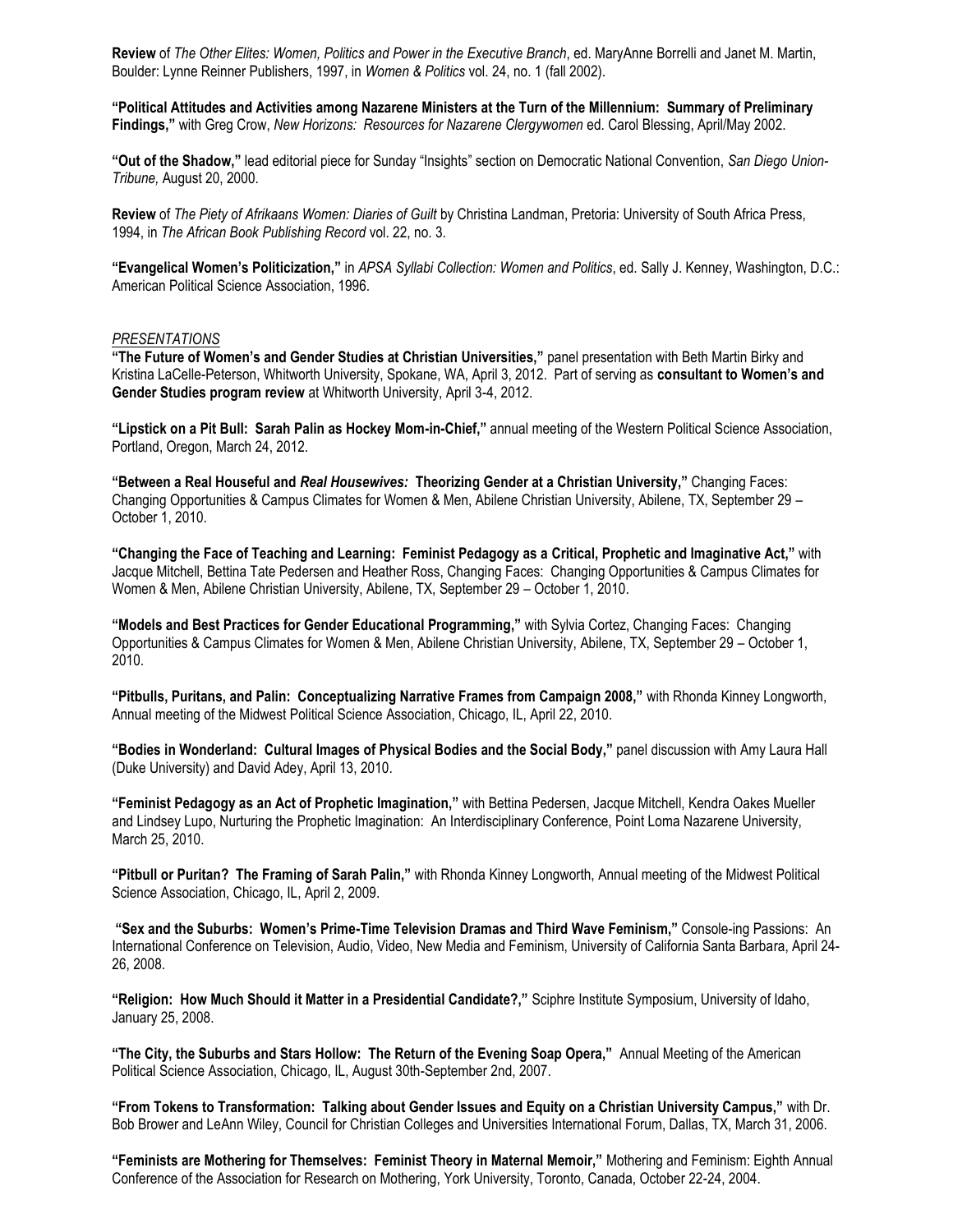**"Wesleyan or Fundamentalist? Political and Theological Stances of Nazarene Pastors,"** with Greg Crow, annual meeting of the Association of Nazarene Sociologists and Researchers, Kansas City, MO, March 12, 2004.

*"Feminism and Faith: How to Do Women's Studies at a Christian College," annual meeting of the National Women's Studies Association, New Orleans, LA, June 19-22, 2003.*

*"The Political Attitudes and Activities of Nazarene Clergy in the Election of 2000," with Greg Crow, Symposium on Religion and Politics, Henry Institute, Calvin College, Grand Rapids, MI, May 2-4, 2002.*

**"The Political Activity of Evangelical Clergy in the Election of 2000: A Case Study of Five Denominations,"** with James Guth, Brent Nelson, Greg Crow, Beverly Busch, Jeff Walz, Steve Montreal, James Penning and Corwin Smidt, Symposium on Religion and Politics, Henry Institute, Calvin College, Grand Rapids, MI, May 2-4, 2002.

*"Maternal Images of the Embodied Self: Wesleyan Theological Themes in One True Thing," Point Loma Nazarene University Centennial Conference, "Creative Imagination: Embodying Time, Space, and Form," 6-9 February, 2002.*

*"The Social Ministries of Nazarene Churches and Clergy," with Greg Crow, Annual Meeting of the Society for the Scientific Study of Religion, Columbus, OH, October 2001.*

**"Social Theology and Political Engagement among Nazarene Clergy in the Election of 2000,"** Annual Meeting of the American Political Science Association, San Francisco, CA, August 30, 2001.

*"One True Thing* **about Mothers and Feminism,"** Special Session on Women and Politics, Annual Meeting of the American Politcal Science Association, San Francisco, CA, August 29, 2001.

**"The Nazarene Church,"** with Greg Crow, session on Clergy in American Politics at the Turn of the Millennium, Christians in Political Science National Conference, San Diego, CA, June 9, 2001.

**"Setting the Issues,"** Chair and organizer of opening session, 'Work Done, Work Begun:' Women Creating Sacred Spaces Conference, Point Loma Nazarene University, October 3, 2000.

**"***One True Thing* **About Feminists and Mothers,"** Annual meeting of the Midwest Political Science Association, Chicago, IL, April 27, 2000.

**"Women, Rage and Reconciliation,"** Religious Bridges to Peace Conference, Point Loma Nazarene University, San Diego, CA, November 1999.

**"Gendered Assumptions Regarding Executive and Legislative Power,"** with Rhonda S. Kinney. Annual meeting of the Midwest Political Science Association, Chicago, IL, April 15, 1999.

**"Between Mothers and Daughters: Maternal Images in Hollywood Films,"** Foundations of Political Theory Workshop on Political Myth, Rhetoric, and Symbolism. Annual meeting of the American Political Science Association, Boston, MA, September 1998.

**"Awakening to Motherhood: The Politics of Maternal Images in American Popular Novels**," The International Conference on Mothers and Daughters: Moving into the Next Millenium. York University, Toronto, Ontario, September 26 – 28, 1997.

**"Gender and the Study of the Presidency,"** with Rhonda S. Kinney. Annual meeting of the American Political Science Association, San Francisco, CA, September 1996.

**"Gender Issues in Teaching and Learning,"** seminar presented at the Nazarenes in Higher Education Conference on Faith and Learning, Bethany, OK, July 1996.

**"***Sister***hood is Powerful? An Analysis of Female Relationships in Contemporary Television Drama,"** Foundations of Political Theory Workshop on Political Myth, Rhetoric, and Symbolism. Annual meeting of the American Political Science Association, Chicago, IL, September 1995.

**"Manipulating Motherhood: A Hermeneutic Analysis of Campaign Images from Televised Ads."** Annual meeting of the Midwest Political Science Association, Chicago, IL, April 1994.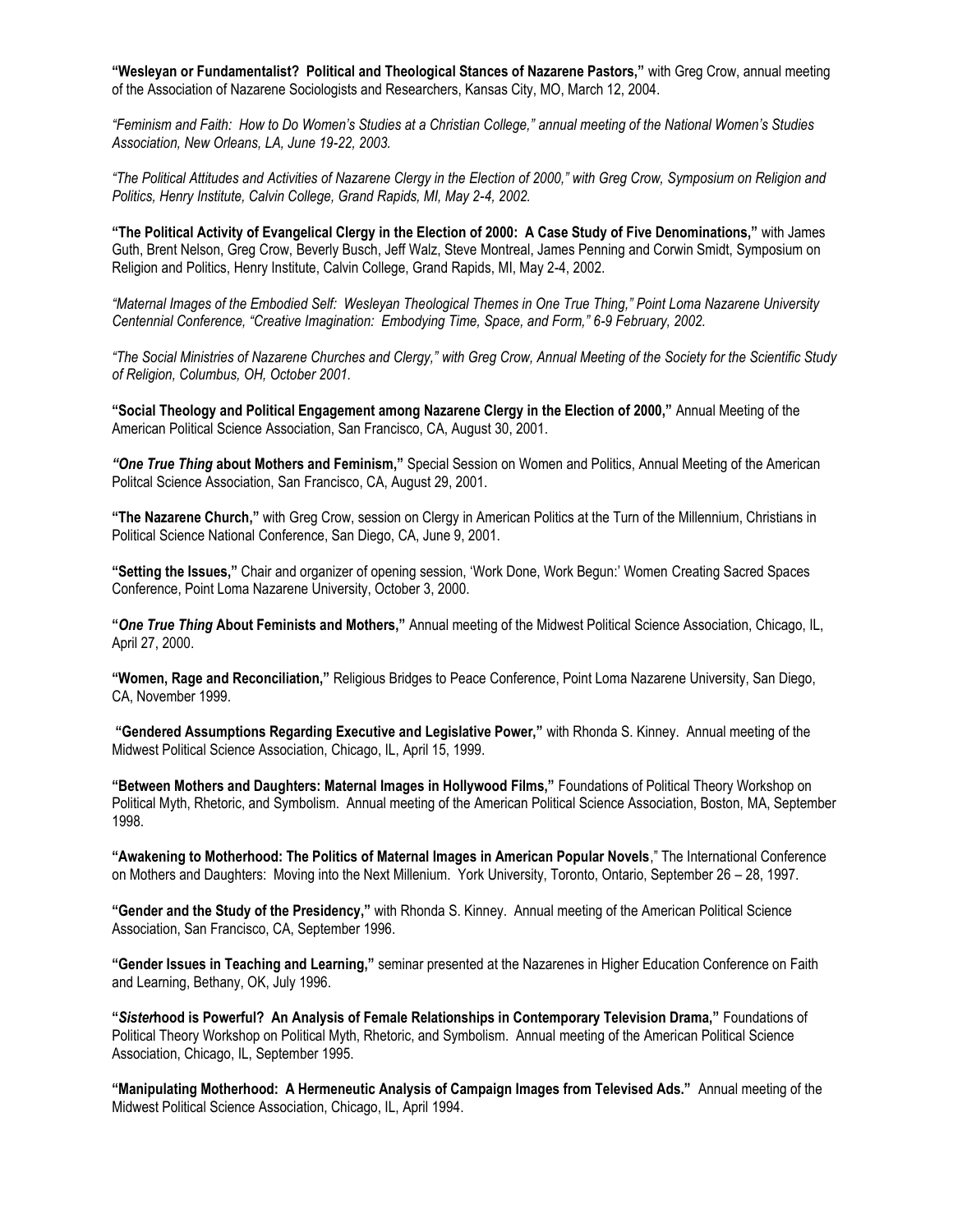*TEACHING EXPERIENCE* American Government U.S. Congress and Presidency Campaigns and Elections in an Electronic Age American Political Thought Western Political Thought Research Methodologies in Political Science Women and Politics Politics of Race, Class, and Gender Development of Feminist Thought American Women's History *AWARDS AND FELLOWSHIPS* **Summer Scholar Award, Wesleyan Center for 21st Century Studies. 2009.** Book project entitled: "Results May Vary: Honest Conversations Among Christian Women About Life's Complexities."

**RASP Grant, 2008. Project:** "The City, the Suburbs and Stars Hollow: The Return of the Evening Soap Opera."

**Participant, Women's Leadership Development Institute,** Council for Christian Colleges and Universities, Sumas, WA, June 3-8, 2002.

**Lilly Foundation Planning Grant Team Member** for Theological Exploration of Vocation, \$50,000 grant awarded to Point Loma Nazarene University, March 2002.

**United Nations Commission on the Status of Women meeting,** Beijing +5 Platform for Action review, Ecumenical Women's Team member, New York, February 2000.

**Summer Scholar Award, Wesleyan Center for 21st Century Studies**, 1998. Project: "Theorizing Gender from an Historically and Theologically Wesleyan Perspective."

**Iowa Fellow**, University of Iowa, 1990 – 1994.

**Graduate Fellow** of the Summer Seminar on Feminism and Popular Culture, co-sponsored by the Ford Foundation and the Center for International and Comparative Studies, Grinnell College and the University of Iowa, 1993.

**Graduate Fellow** of the Bridging Project on "How to Internationalize the Eurocentric Canon," sponsored by the Ford Foundation, 1992 – 93.

#### *COMMUNITY SERVICE*

**"Ms. President" badge activity, Girl Scouts.** Service learning experience for POL 415 students. Lead two Daisy Girl Scout troops at Dailard Elementary School in San Diego in earning their "Ms. President" badge on women, leadership and politics. November 3-4, 2009.

**Project Homeless Connect.** Service learning experience for POL190 students. Work with network of San Diego service providers at one-day event serving city's homeless population. December 4, 2009; December 3, 2008.

**"Christianity and Politics,"** Presenter/panelist, San Diego First Presbyterian Church, October 15, 2008.

**Interviewed by** *San Diego Union-Tribune* **and on KOGO Radio for Super Tuesday, February 5, 2008.**

**Interviewed on "These Days" as Presidential primary elections expert, KPBS, January 19, 2004.**

# *UNIVERSITY SERVICE*

**Faculty Council** vice-chair, 2011-2012.

**University Diversity Council, May 2010-present.**

**"Creating Community in the Classroom" panelist/presenter,** PLNU Center for Teaching and Learning event, April 7th, 2010.

**"Are We There Yet?" panelist,** PLNU Forum on racial incidents in higher education, March 2, 2010.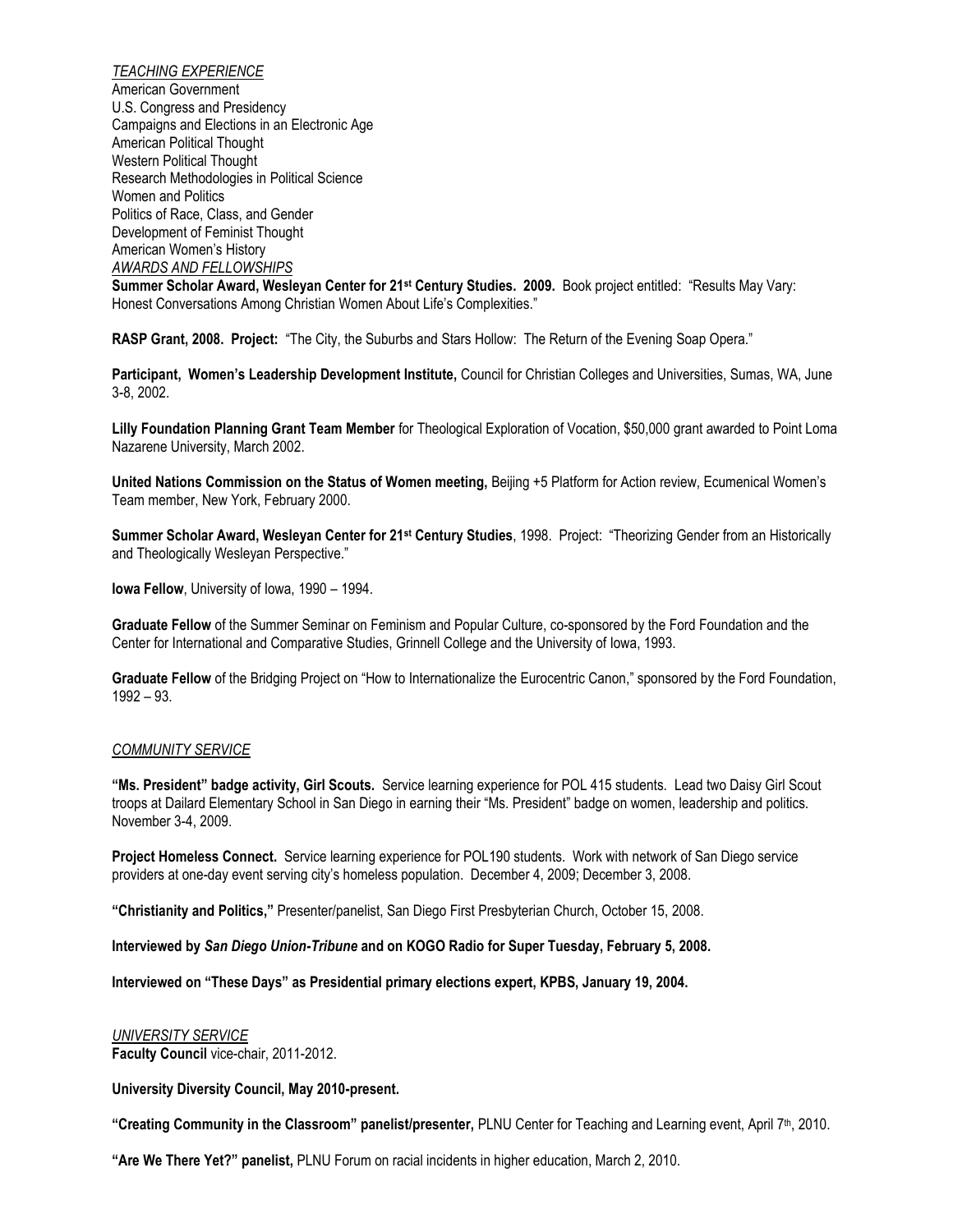**Faculty Representative to PLNU Board of Trustees meeting, November 2009.**

**Co-organizer and facilitator of bi-monthly faculty and professional staff women's lunch and discussion on gender issues,** with Dr. Hadley Wood (2007- April 2009) and Dr. Becky Havens (September 2009 – present).

**Faculty Advisor to Pi Sigma Alpha, national political science honor society chapter at PLNU, 2007 – present.** Responsibilities include oversight for planning annual campus "Constitution Day" event.

## **Honors project committee member for Vanessa Franz and Laura Knopp, 2009-2010.**

**Center for Teaching and Learning transition team member, spring 2009 – present; CTL steering committee member since** 2001.

**SEE summer reading and planning group member, 2009.** Invited by the Provost to work with new GE Committee Chair Dr. Karl Martin and small group of faculty on SEE philosophy and program learning outcomes.

#### **Honors project committee member for Kathleen Leidenthal, Vanessa Pridmore and Nancy Pryor, 2008-2009.**

**Lead Organizer, PLNU Presidential Inauguration Trip,** January 2009. Organized and ran 5-day trip to Washington, DC for the Obama Inauguration for 40 PLNU students and faculty. Arranged flights, hotel, inaugural event access, sightseeing and PLNU Inaugural Celebration Dinner for students and DC-area alumni.

#### **Academic Policies Committee member, 2008-2009.**

**PLNU team member, American Associaton of Colleges and Universities conference, Snowbird, UT, June 2008.**

**Lead Organizer, "Conversations Toward Wholeness: Creating and Sustaining Climates in Which Women & Men Flourish in Christian Higher Education,"** Conference co-sponsored by Point Loma Nazarene University, Messiah College, and the Council for Christian Colleges and Universities, April 9-11, 2008.

**Faculty Council member, 2007-2008.**

**Honors project chair, Randi Moore, 2007.**

**Presenter/PLNU representative to CCCU International Forum, Dallas TX, March 2006.**

**Women's Forum – 2005, 2006, 2007, 2008, 2009, 2010.**

**Diversity Committee member, 2002 - December 2006.** 

**Honors project chair, Jill Hibma, 2005.**

**Lead Organizer, PLNU Presidential Inauguration Trip,** January 2005. Organized and ran 5-day trip to Washington, DC for the Bush Inauguration for 40 PLNU students and faculty. Arranged flights, hotel, inauguration ceremony and ball tickets, and alumni dinner event.

**PLNU institutional representative,** Women in Higher Education, Southern California Network, American Council on Education, Summer 2002- 2008.

**Host professor,** Center for Teaching and Learning's "Teachers Noticing Teachers" program, Fall 2002.

*Reviewer for Brasher and Lowry, Interest Groups book manuscript, McGraw-Hill Publishers, September 2002.*

**Facilitator,** reading group on feminist pedagogy co-sponsored by the Margaret Stevenson Center for Women's Studies and the Center for Teaching and Learning, Fall 2002 – Spring 2003.

**Lecturer** for the Graduate Studies Master of Ministry Seminar on the Trinity and Inclusive Language, Department of Religion, Point Loma Nazarene University, June 2002.

**Center for Teaching and Learning,** steering committee member, Fall 2001 - present.

**Panelist,** "Gender and Ethnicity in the Academy," New Faculty Seminar, November 26, 2001.

**Panelist,** Psychology 101 convocation on civility, November 6, 2001.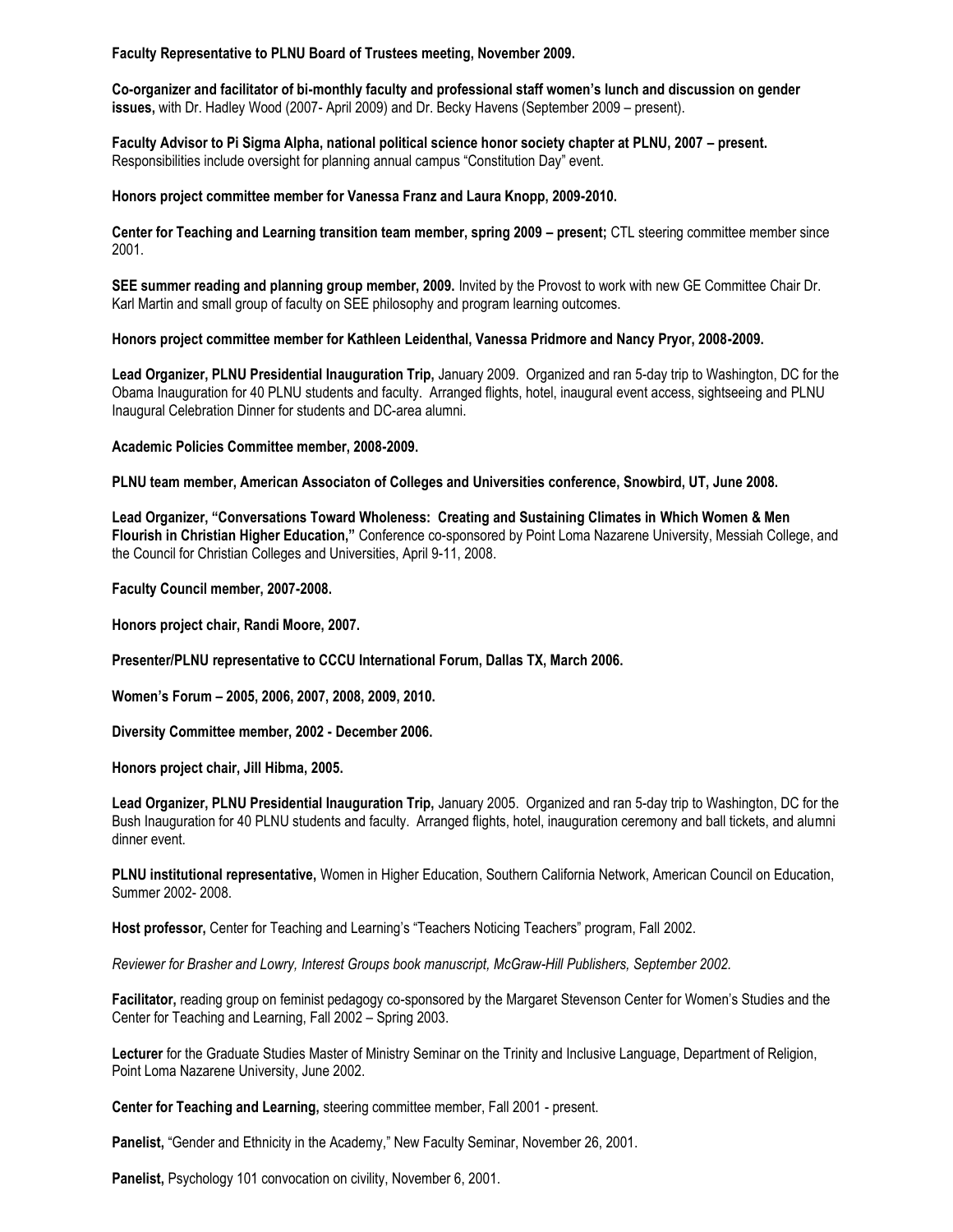**Organizer and speaker,** Dedication of the Margaret Stevenson Center for Women's Studies, November 2, 2001.

**Presenter and panelist,** Integrated Semester for Freshmen retreat, September 23, 2001.

**Organizer and leader,** with Diana Reynolds, Western Political Thought and Renaissance History course trip to Florence, Venice, and Rome, Italy, April 4-16, 2001.

**Presenter and panelist** for Psychology 101 convocation on gender roles, November 14, 2000.

**Presenter,** "Keeping the Faith," New Faculty Seminar, November 13, 2000.

**Co-organizer and co-chair,** "Work Done, Work Begun:" Women Creating Sacred Spaces, conference co-sponsored by Point Loma Nazarene University Women's Studies and Wesleyan Centers, October 3-5, 2000.

**Lecturer** for the Graduate Studies Master of Ministry Seminar, "Individualism and Community in America," Department of Religion, Point Loma Nazarene University, June 2000.

**Chair, Graduation with Distinction project committee** for Danielle Cervantes, August 1999 – May 2000.

**Judge of papers and presentations,** Second Annual Political Science Undergraduate Research Conference, Point Loma Nazarene University, April 15, 2000.

**Lecturer** in Psychology 101 convocation, presentation on "Civility," March 21, 2000.

**Panelist** for Nazarene Student Leadership Conference session on gender and minority inclusion issues, March 8, 2000.

**Social Issues Reading Group,** Point Loma Nazarene University, founder/member, 1999 - present.

**Social Science Research Group** member, interdisciplinary committee working on data analysis and assessment issues for Point Loma Nazarene University, 1996 – present.

**General Education (formerly Academic Programs) Committee** member, Point Loma Nazarene University, 1998 – 2001.

**Panelist and Moderator,** student-sponsored forum on feminism, December 1998.

**Lecturer** for the Graduate Studies Master of Ministry Seminar, "Gender in the Pulpit and Pew," Department of Religion, Point Loma Nazarene University, September 1998.

**Panelist,** student-sponsored forum on affirmative action, fall 1998.

**Salaries and Fringe Benefits Committee** member, Point Loma Nazarene University, 1997 – 98.

**Chair, Women's Studies Steering Committee**, Point Loma Nazarene University, 1996 – 1998.

**Assistant Organizer, Pacific Coast Tyndale Conference**, annual meeting of the William Tyndale Society, Point Loma Nazarene University, January 1997.

**Coordinator and founder, Gender Issues Reading Group**, Point Loma Nazarene University, 1994 – 96.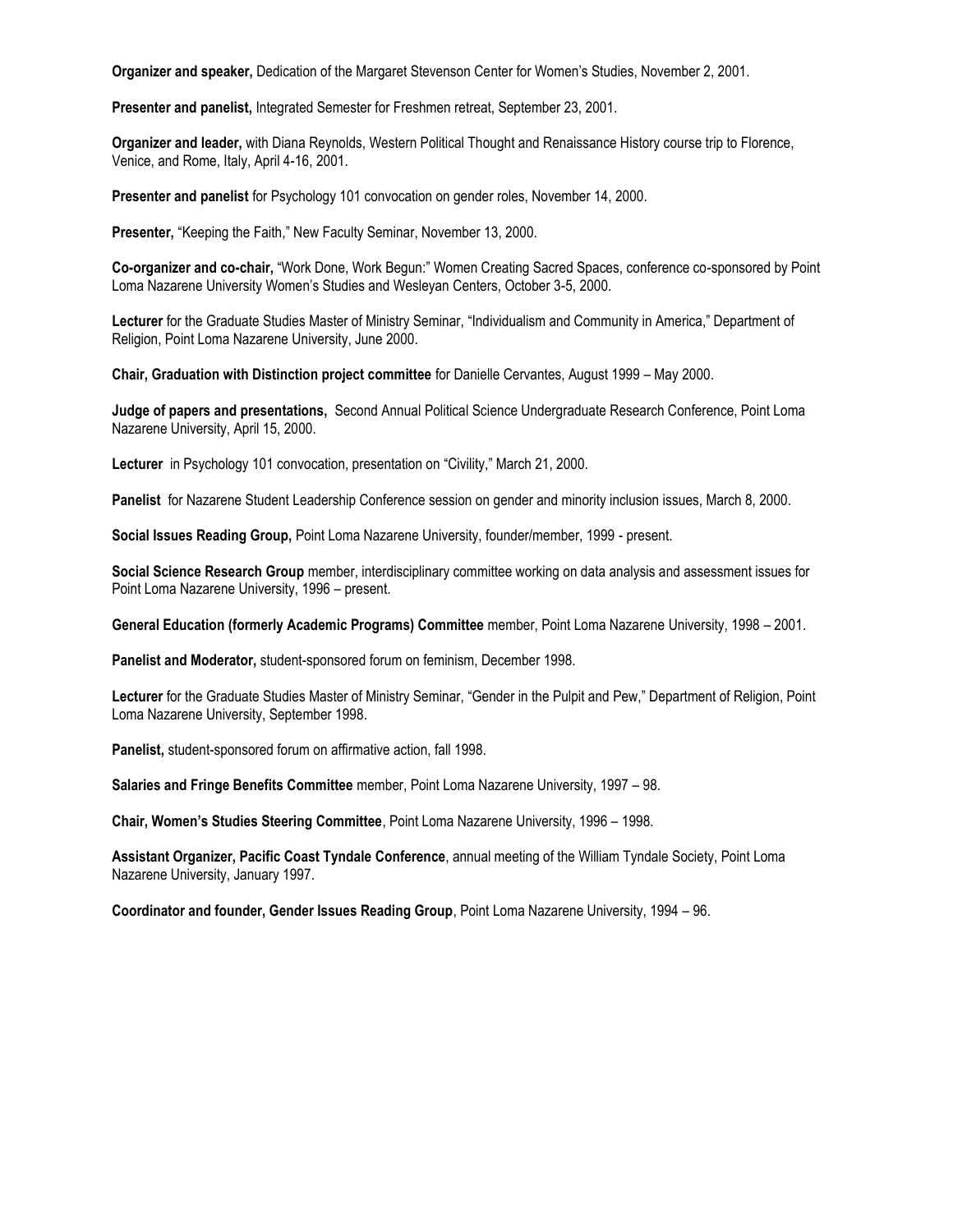Diana Reynolds Cordileone Professor of History History & Political Science Department Point Loma Nazarene University 3900 Lomaland Dr. San Diego, CA 92106 email: [dianacordileone@pointloma.edu](mailto:dianacordileone@pointloma.edu)

Current position: Professor of History, Point Loma Nazarene University Teaching fields: Modern European Intellectual and Cultural History, Germany and the Habsburg Monarchy; European Colonialism and Imperialism, Historical Methods.

### EDUCATION

Ph.D., Modern European History, University of California, San Diego. M.A., Modern European History , University of California, San Diego. Friedrich-Alexander Universität Erlangen-Nuremberg. Art History (8 semesters) B.A., European Studies, San Diego State University, San Diego, California.

## EMPLOYMENT HISTORY

Professor of History, Point Loma Nazarene University (PLNU) 2007- present Associate Professor of History, PLNU, 2002-06. Assistant Professor of History, PLNU, 1998-2002. Lecturer, University of California, San Diego, 1997.

### PUBLICATIONS

#### **Manuscripts in publication:**

*Wechsel-Wirkungen: Austro-Hungarian Rule in Bosnia.* (Co edited with Clemens Ruther, Usha Reber, and Raymond Detrez) (New York: Peter Lang), forthcoming.

#### **Articles**

"De la "valeur affective" à la "valeur d'ancienneté": Alois Riegl, l'atmosphère (Stimmung), les masses et l'esthéisation de la politique in Autriche," in Céline Trautmann-Waller (ed.), *Austriaca* 72 (L'école viennoise d'histoire de l'art). University de Rouen & du Havre, 2011.

"The advantages and disadvantages of art history to life: Alois Riegl and historicism," in *Journal of art historiography* 3 (December 2011) http://arthistoriography.wordpress.com/number-3-december-2010/

"Zentrum und Peripherie: hegemonialer Diskurs oder kreativer Dialog? Wien und die "Volkskünste" 1878 bis 1900" in Anita Aigner, ed., *Vernakulare Moderne Grenzüberschreitungen in der Architektur um 1900. Das Bauernhaus und seine Aneignung*. Beilefeld: Transcript Verlag, 2010.

"Swords into Souvenirs: Bosnian Crafts under Austro-Hungarian Administration" in Reinhard Johler, Christian Marchetti, Monique Scheer, eds. *Doing Anthropology in Wartime and War Zones: World War I and the Cultural Sciences in Europe* Bielefeld: Transcript Verlag, 2010.

"The Austrian Museum for Art and Industry: Historicism and National Identity in Vienna 1863-1900" *Austrian Studies* 16 (2008) 123-41.

"Kavaljeri, kostimi, umjetnost: Kako je Bec do`ivljavao Bosnu 1878-1900" in *Prilozi (Contributions for the Institute of History-Sarajevo)* 32 (2003) Sarajevo: Institut za Istoriju u Srajevo.

"Inventing Traditions in Bosnia: The Sarajevo Carpet Factory 1878-1918" in *Wechselwirkungen,* (see above). "Mood, Modernity and the Museum for Art and Industry." *Riegl Revisited,* edited by Peter Noever, Georg Vasold and Artur Rosenauer, Vienna: Austrian Academy of Sciences, 2010.

"Semper, Semperianismus und *Stilfragen:* Riegl's *Kunstwollen* als Beispiel der 'Wiener Mitte'" in *Gottfried Semper und Wien*, ed. Rainald Franz und Andreas Nierhaus, Vienna: Böhlau, 2007.

"Kavaliere, Kostüme, Kunstgewerbe: Die Vorstellung Bosniens in Wien 1878-1900" in, *Habsburg postcolonial: Machtstrukturen und kollektives Gedächtnis.* **Edited by Johannes Feichtinger, Ursula Prutsch, and Mortiz Csáky. Innsbruck: Studien Verlag, 2003.** 

"The Great Exhibition of 1851" in *Events That Changed Great Britain*, Edited by John E. Findling, Greenwood Press, 2001.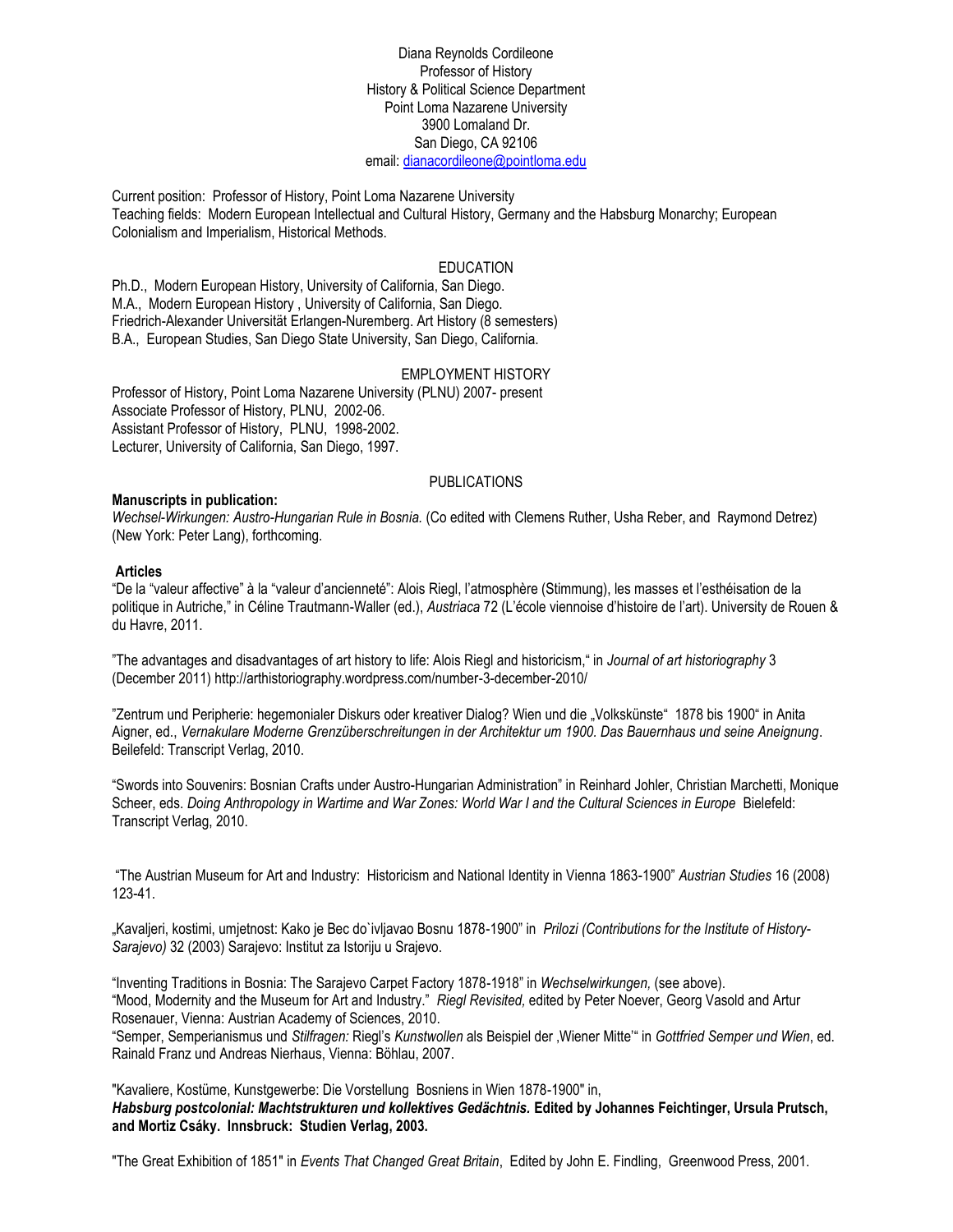"Vom Nutzen und Nachteil des Historismus fűr das Leben" in *Kunst und Industrie: Die Anfänge des Museum fűr Angewandte Kunst in Wien.* Edited by Peter Noever. Vienna: MAK and Hatje Cantz Verlag, 2000. "Die Ősterreichische Synthese: Metropole, Peripherie und die kunstgewerblichen Fachschulen des Museums" in *Kunst und*  Industrie: Die Anfänge des Museums für Angewandte Kunst in Wien. Edited by Peter Noever. Vienna: MAK and Hatje Cantz Verlag, 2000. Also appeared in Kakanien Revisted, 2003 (by permission of the MAK).<http://www.kakanien.ac.at/beitr>

#### **Book Reviews:**

*Vienna: City of Modernity* by Tag Gronberg, in *Austrian History Yearbook* 2009. *Taming Bosnian Nationalism* by Robin Oakey in *H-net, Humanities on Line (forthcoming)*

#### *INVITED CONFERENCE PAPERS*

British Academy of Sciences Conference, The Vienna School of Art History in central Europe. London, 2009. Paper entitled, "Bosnia, Bukowina, and the Back of Beyond, Alois Riegl and the Habsburg Periphery."

Glasgow Colloquium on Art Historiography, University of Glasgow, 2009. Paper entitiled "The Advantages and Disadvantages of Art History to Life: Alois Riegl and Historicism."

Austrian Academy of Science, "Bosnien, Oesterreichs vergessene Kolonie?" Vienna 2008, Paper entitled, "Crumbs from the Table of Life: The Memoirs of Jelica Belović-Bernadzikowski, a Croatian teacher in Bosnia 1896-1908."

Austrian Cultural Forum Conference, "From the *Ausgleich* to the *Jahrhundertwende:* 1867-1890 – Pre-modernism and Change," Oxford, 2008. Paper entitled., "The Austrian Museum for Art and Industry: The Birthplace of Viennese Modernism, 1873-1894."

Bosnian Cultural Forum Conference, Sarajevo, April 2007, Comparative perspectives on Austro-Hungarian Rule in Bosnia. Paper entitled, "My Road to Sarajevo: Post Colonial Studies and Viennese Crafts."

*AAASS*, Washington D.C., November 2006, Paper entitled "Bosnia as an Austrian Colony: Craft education and the Viennese Aesthetic."

Doing Ethnography in Wartime- Conference: Tuebingen, Germany, December 2006, Paper entitled: "Swords into Souvenirs: Metal crafts in Sarajevo under Austrian Occupation 1888-1900."

AHA January 2007, Organizer and presenter for panel on "Austria's Orient: The Ottoman Empire and Habsburg Rule." Paper entitled: "What's in the Bag? A Bosnian Peddler in Vienna, 1889."

Riegl Symposium, Vienna, September 2005: "Riegl and the Austrian Museum for Art and Industry."

Antwerp, June 2005 – Wechselwirkungen Conference: "The Bosnian Carpet Factory in Sarajevo."

Vienna: April 2005, Semper Kongress: "Riegl und Semperianismus."

Vienna, September 2002, Workshop *Die Habsburger Monarchie als Ort der Inneren Colonisierung?* Paper: "Eine Hochzeit in Bosnien: Wien und Bosnien um 1893"

"Alois Riegl und the *Exhibitionary Complex* in Wien um 1900" Invited lecture, University of Vienna, Institute for Art History, June 2002.

"Bosnia and the Austrian Imperial Imagination 1878-1908" Interdisciplinary Nineteenth-Century Studies Conference, University of Oregon, April 2001.

"Alois Riegl und das k.k. Museum fuer Kunst und Industrie" Invited lecture, the Museum of Applied Art (MAK), Vienna, Austria, June 2000.

*"The Empire of Taste: Industrial Design and Austrian Identity 1871-1900"*  Interdisciplinary Nineteenth-Century Studies Conference, Yale Center for British Art, April 1996.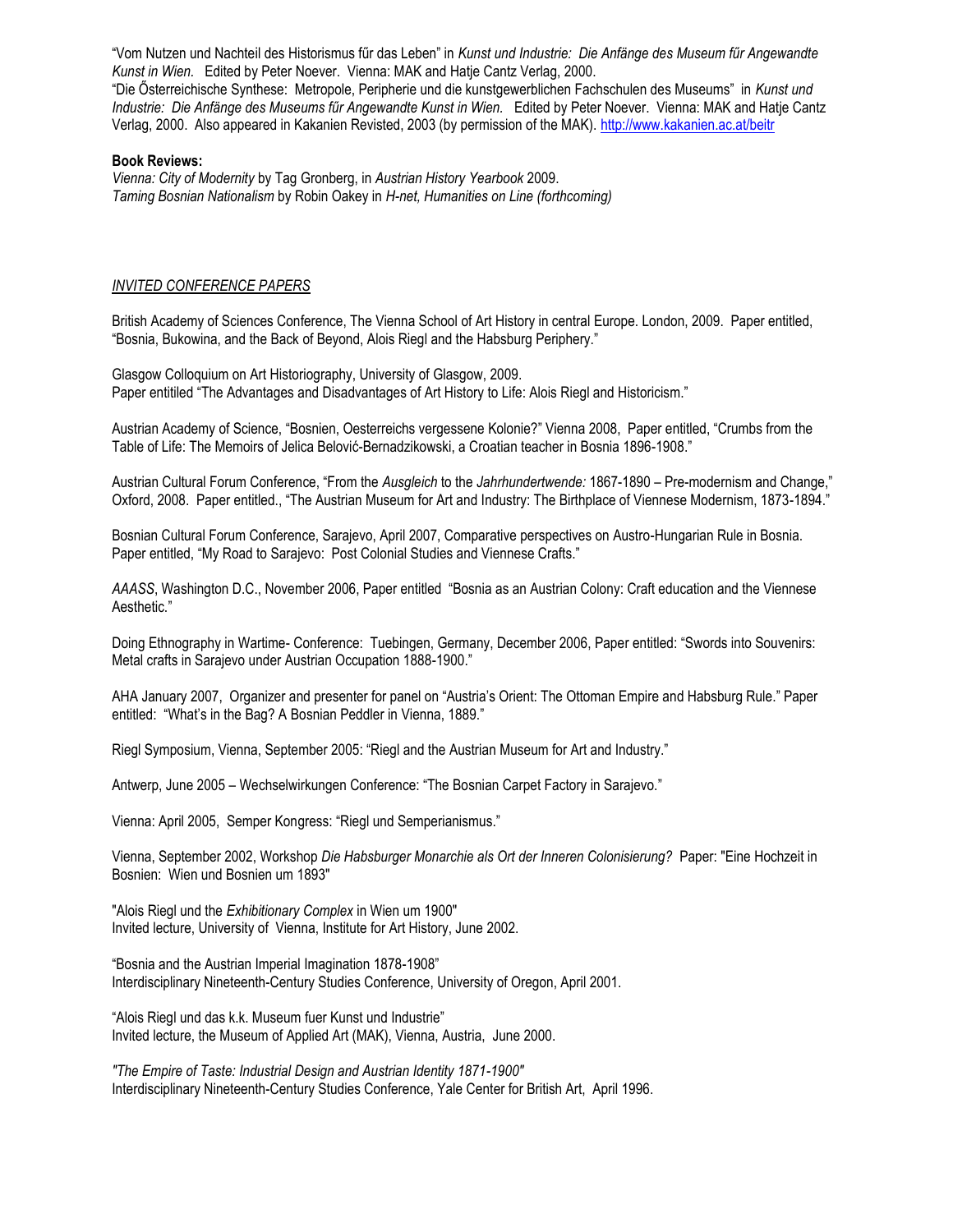## AWARDS AND GRANTS

Austrian Academy of Science, June 2007, Per-diem research support.

Technical University, Vienna. Austria, June 2006. Guest professor and participation in the project "Volkskunst und Moderne."

J. William Fulbright Foreign Research Grant, 2002, "Manufacturing Mother Austria: Arts and Crafts Reform and the Austrian Imperial Identity 1878-1914".

National Endowment for the Humanities Grant (NEH) 2001, Summer Seminar "Walter Benjamin and the Aesthetics of the City". Irvine, California.

*Institutional (PLNU) Grants:*

Fellow, Wesleyan Center for Twenty-First Century Studies, Fall 2010. Teaching release for book project: *Learning from the Anti-Christ: Friedrich Nietzsche's message to 21st-century Christians.* (Manuscript completion date: June 2012).

Research and Special Projects Grant (RASP) 2007: Travel support for research.

RASP 2006, Travel and editorial support.

RASP 2005, Travel support.

Fellow, Wesleyan Center For Twenty-First Century Studies Spring 2004. Teaching release for book research project, "Manufacturing Mother Austria" Spring 2004.

RASP 2004. Research travel to Vienna (March 2004) for book research project, "Manufacturing Mother Austria."

RASP 2003, Travel stipend.

RASP 2002: Translation funds for articles.

RASP 2001, "Architectural History of the Theosophical Society at Point Loma 1896-1940" Historical exhibition for PLNU Centennial and website design.

RASP, Summer 2000. Point Loma Nazarene University. Travel grant for research in Vienna.

Wesleyan Center for 21<sup>st</sup> Century Studies, 1999, Summer Scholar. Research travel to Vienna.

Technology Roundtable Teaching Grant Summer 1999: "Incorporating Power Point technology in the World Civilizations classroom".

RASP, Summer 1999: travel grant for research in Vienna, Austria.

RASP, Summer 1998: travel grant for research in Vienna, Austria.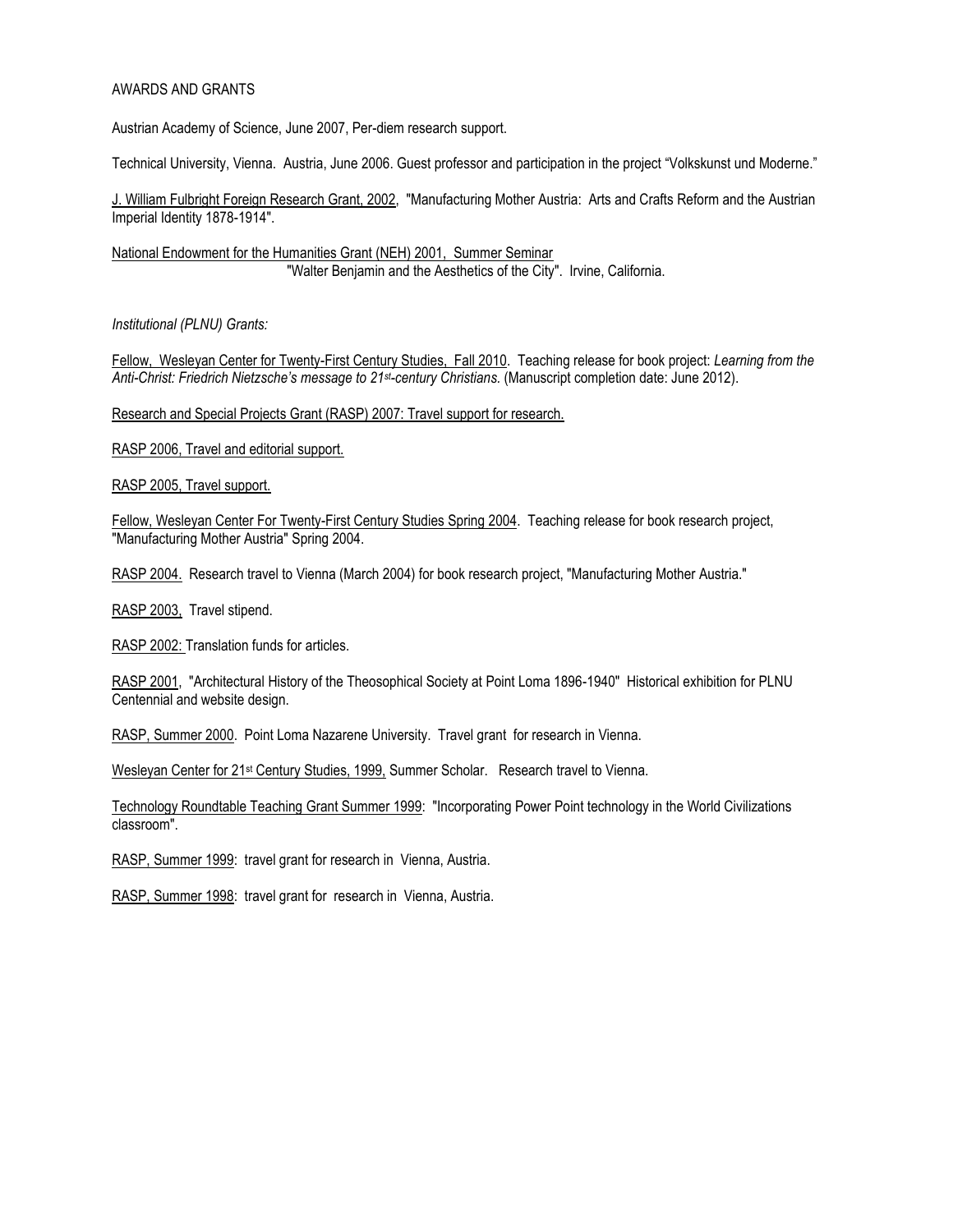## **Lindsey Lupo, PhD Point Loma Nazarene University Department of History and Political Science 3900 Lomaland Drive San Diego, CA 92106 [lindseylupo@pointloma.edu](mailto:lindseylupo@pointloma.edu) (619) 849-7589**

#### **Education**

Ph.D., Political Science, University of California, Irvine, June 2007.

Dissertation: *The Flak Catchers: One Hundred Years of Riot Commission Politics in America*. M.A., Social Science, University of California, Irvine, December 2002. B.A., with Honors, Political Science, University of California, Santa Barbara, March 1997.

## **Publications**

Lupo, Lindsey. 2010. *The Flak Catchers: One Hundred Years of Riot Commission Politics in America*. Lanham, MD: Lexington Books.

- Lupo, Lindsey. Forthcoming. What Ever Happened to the 9/11 Commission? What a Century of Riot Commissions Teaches us about America's Dependence on Independent Commissions. *Ralph Bunche Journal of Public Affairs.*
- Lupo, Lindsey. 2004. The 1965 and 1992 Los Angeles Riots: The Changing Role of Commission Politics. *California Politics and Policy: A Journal of the Pat Brown Institute of Public Affairs* 8(1): 69-85.
- Meyer, David S. and Lindsey Lupo. 2007. Assessing the Politics of Protest: Political Science and the Study of Social Movements. In *Handbook of Social Movements.* Edited by Conny Roggeband and Bert Klandermans. New York: Springer Press.
- Cave, Lisa A., Allison M. Johnson, S.J. Lange, and Lindsey Lupo. 2006. Assessment/Learning Outcomes III Track Summary. *PS: Political Science and Politics* 39(3): 539-540.

## *Academic Appointments and Teaching Experience*

Point Loma Nazarene University, San Diego, CA, August 2007 – Present.

Associate Professor; courses: *Introduction to Political Science, Congress and the Presidency, Scope and Methods, Comparative Politics, Urban Politics, Issues in Public Policy, Transitions to Democracy, Protest and Social Movements in World Politics*.

#### *Academic Appointments and Teaching Experience (continued)*

Point Loma Nazarene University, San Diego, CA, August 2010 – Present.

Director of the Institute of Politics and Public Service which seeks to more directly link the political science program with the world of politics and to inspire students to consider careers in public service.

Point Loma Nazarene University, San Diego, CA, August 2008 – Present.

Director of the Political Science Internship Program where I oversee the internship program (POL 460) required for all political science majors; assist with placement in internships; manage required paperwork for all interns; act as a liaison between interns and local organizations.

University of California, Irvine, January 2004 – June 2007.

Director of the Public Affairs Internship Program; instructed an upper-division political science course that places UCI students with local public affairs oriented organizations that are seeking to train qualified students in such areas as law, media and journalism, politics, and business; facilitated bi-weekly classes that focus on the internship experience, career preparation, and public affairs; acted as liaison between interns and local organizations.

University of California, Irvine, Summer 2004 and Summer 2005. Instructor; courses taught: *Introduction to Political Analysis* and *Transitions to Democracy.*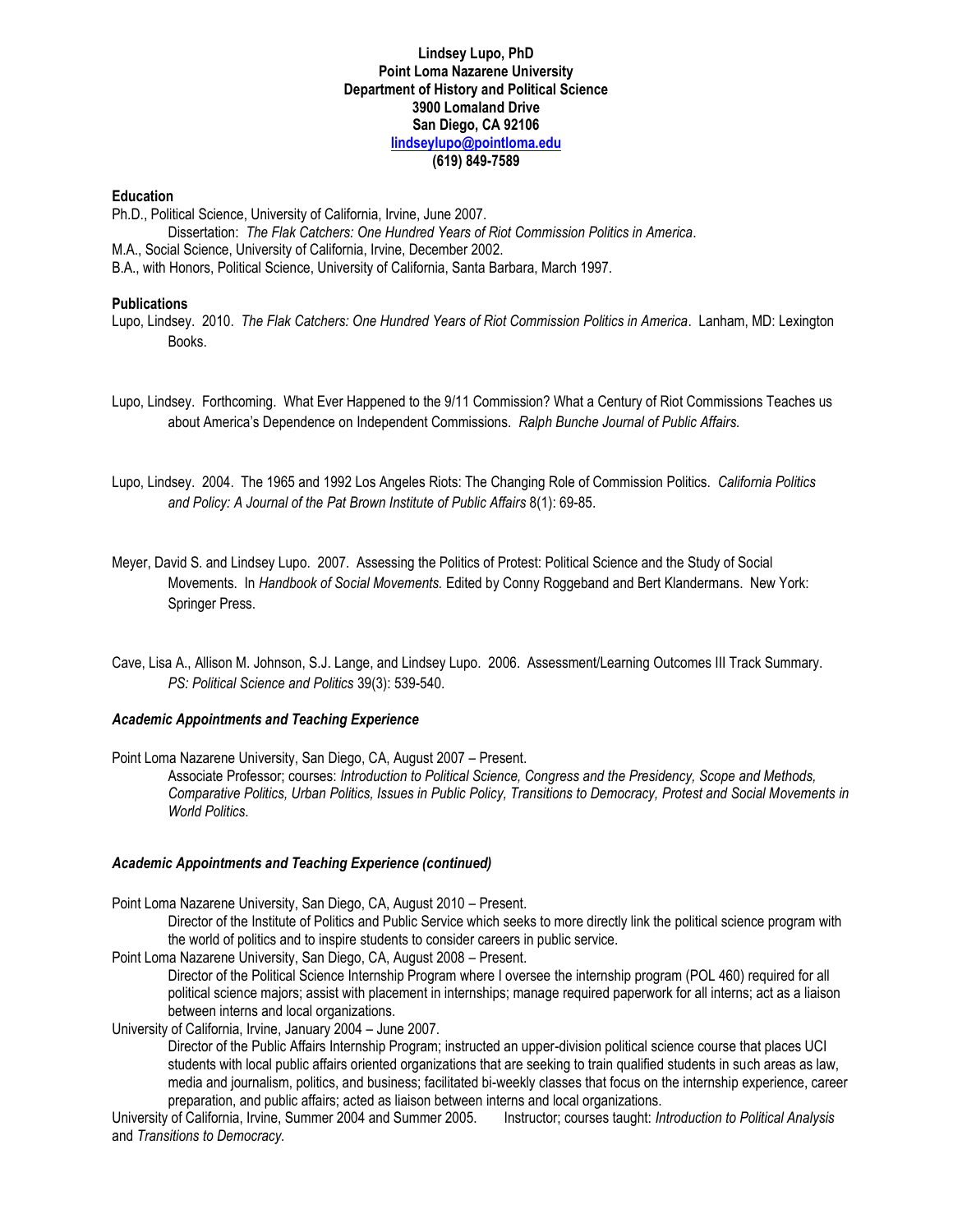## *Fellowships, Grants, Awards, and Honors*

Point Loma Nazarene University, RASP Grant, 2010-11. University of California, Irvine, Chancellor's Club Fund for Excellence Dissertation Fellowship, 2005-2006.

University of California, Irvine, School of Social Sciences, Summer Grant, 2004, 2005, and 2006.

University of California, Irvine, Department of Political Science, Summer Grant, 2002, 2003, 2004, 2005, and 2006.

University of California, Irvine, Instructional Resource Center, Pedagogical Fellowship, Summer 2003.

## **Fellowships, Grants, Awards, and Honors (Continued)**

University of California, Irvine, School of Social Sciences, Regent's Pre-dissertation Fellowship, Spring 2003.

- University of California, Irvine, School of Social Sciences, Outstanding Teaching Assistant Evaluations, Winter 2002 and Winter 2003.
- William F. Podlich Fellowship on Democracy (Received in conjunction with the Center for the Study of Democracy), September 2000 – August 2001.

### **Local Media**

*UT San Diego* Opinion Editorial, April 19, 2012. "The Misguided Notion of a Post-Racial America."

## **Professional Development**

*PS: Political Science and Politics,* Referee Service, October 2008 and September 2011. Reviewed pedagogical articles.

*Journal of Conflict Resolution*, Referee Service, October 2004.

University of California, Irvine, April 2003 – June 2004.

Pedagogical Fellow / Teaching Assistant Consultant; acted as mentor and workshop leader to new Teaching Assistants during their sixteen (16) hour Teaching Assistant Professional Development Program; developed highly interactive and skills-based training activities, including those looking at effective presentation skills, interactive teaching techniques, and development of course syllabi; designed innovative training workshops throughout the year for current Teaching Assistants.

#### University of California, Irvine, April 27, 2004.

Designed and conducted a two (2) hour workshop for social science Teaching Assistants on "Authority in the Classroom: Reducing Incivility."

University of California, Irvine, April 2003 –April 2004.

Participant in a three (3) quarter course on "Advanced Pedagogy and Academic Job Preparation;" analyzed and applied various teaching techniques; created a teaching portfolio and course curriculum; learned various methods of multi-media and instructional technology; explored literature and theories on how adults learn; studied the institutional structure of higher education.

## *Conference Presentations*

Scola, Becki and Lindsey Lupo. 2010. "This Lecture Might Be Messy: The Role of Gender in Academic Life." Paper presented at the American Political Science Association Teaching and Learning Conference, February 5-7, in Philadelphia, PA.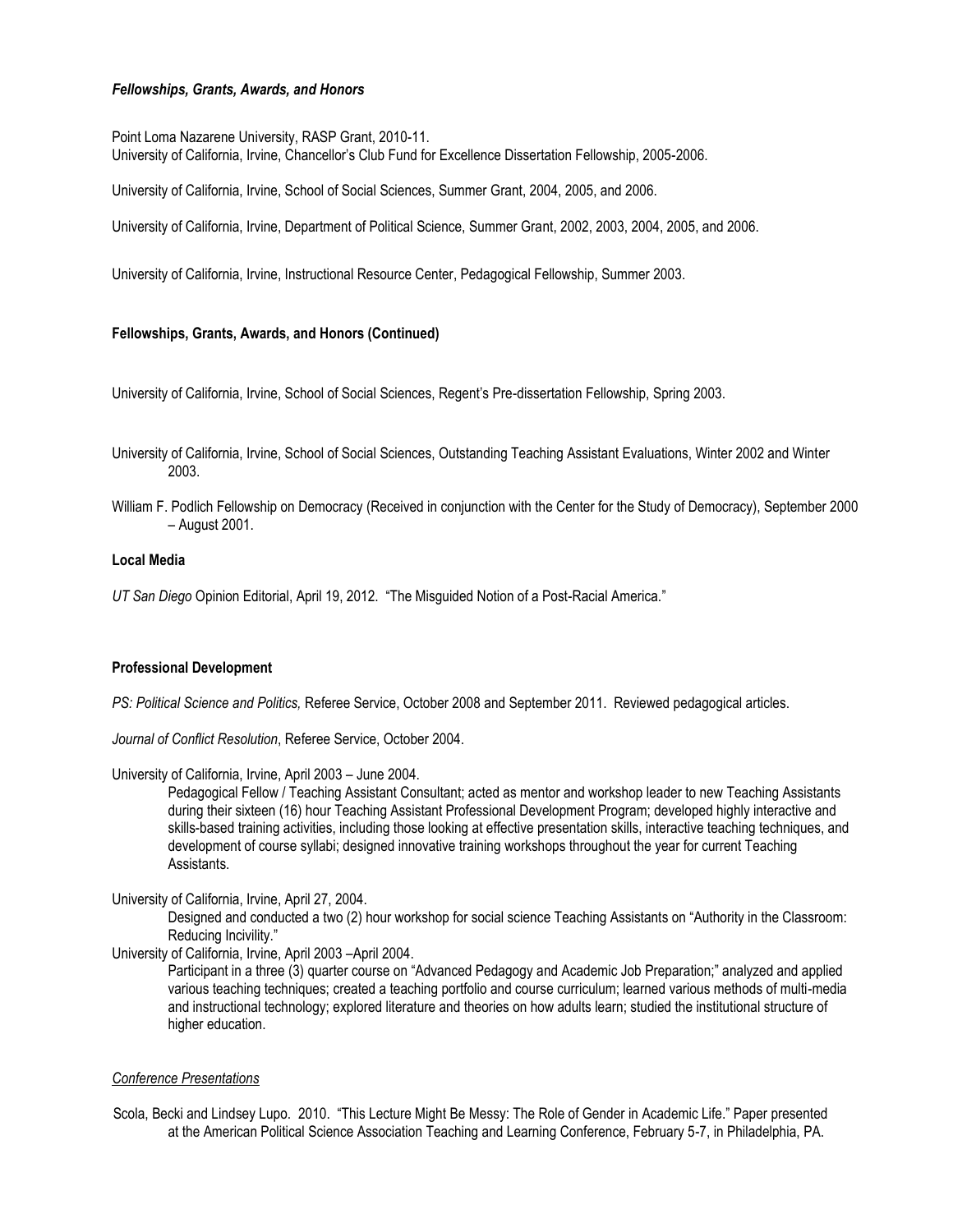- Lupo, Lindsey. 2009. "Whatever Happened to the 9/11 Commission? Addressing America's Dependence on Independent Commissions Through the Lens of Riot Commissions." Paper presented at the annual meeting for the Midwest Political Science Association, April 2-5, in Chicago, IL.
- Lupo, Lindsey and Rebecca Brandy Griffin. 2008. "Political Participation Exercises as a Means to Teach Civic and Networking Skills." Paper presented at the annual meeting for the American Political Science Association, August 28-30, in Boston.
- Lupo, Lindsey and Nancy Pryor. 2008. "Closing the Democracy Deficit: Lessons from the Islamic Democracies." Paper presented at the annual meeting for the Western Political Science Association, March 20-22, in San Diego, CA.
- Lupo, Lindsey and Rebecca Brandy Griffin. 2008. "Political Participation Exercises as a Means to Teach Civic Skills, Engage Students and Recruit Majors." Paper presented at the American Political Science Association Teaching and Learning Conference, February 22-24, in San Jose, CA.
- Lupo, Lindsey. 2006. "Significant Learning Experiences: Assessment and Outcomes." Presentation at the American Political Science Association Teaching and Learning Conference, February 18-20, in Washington, D.C.
- Lupo, Lindsey. 2004. "Processing the Violence: A Comparison of Commission Politics in the United States and Post-Transition Societies." Paper presented at the Judging Transitional Justice Conference, October 30-31, in Laguna Beach, California.

#### **Conference Presentations (Continued)**

- Lupo, Lindsey. 2004. "Democratization in the Third Wave: Political Violence as a Transition Tactic." Informal Roundtable at the annual meeting for the Midwest Political Science Association, April 15-18, in Chicago, Illinois.
- Lupo, Lindsey. 2004. "The Road to Freedom: Democratic Transitions and Political Violence in the Third Wave and After." Paper presented at the annual meeting for the Western Political Science Association, March 11-13, in Portland, Oregon.
- Lupo, Lindsey. 2003. "The Road to Freedom: Democratic Transitions and Political Violence in the Third Wave and After." Paper presented at the annual meeting for the International Studies Association West, October 10-11, in Las Vegas, Nevada.
- *Lupo, Lindsey. 2003. "The 1965 and 1992 Los Angeles Riots: The Changing Role of Commission Politics." Paper presented at the annual meeting for the Western Political Science Association, March 27-29, in Denver, Colorado.*
- Lupo, Lindsey. 2003. "Consensus Democracy and Levels of Political Violence: South Africa and Northern Ireland." Paper presented at the UCLA Center for Comparative Social Analysis Comparativists' Day, January 31, in Los Angeles, California.
- *Lupo, Lindsey. 2002. "Consensus Democracy and Levels of Political Violence: South Africa and Northern Ireland." Paper presented at the annual meeting for the International Studies Association West, October 11-13, in Las Vegas, Nevada.*

#### **Conference Participation**

- Midwest Political Science Association, April 2-5, 2009 in Chicago, IL. Panel Chair: Public Administration.
- Council for Christian Colleges and Universities, "Conversations Toward Wholeness: Creating Climates in Which Men and Women Can Flourish in Christian Higher Education," April 9-11, 2008. Panel Chair: Feminism as the "F" Word?
- American Political Science Association, September 1-4, 2005 in Washington, D.C. Panel Discussant: Learning About Politics. Panel Chair: Security and Urban Political Participation.
- Western Political Science Association, March 17-19, 2005, in Oakland, California. Panel Chair: The Changing Landscape of Urban Politics.
- Western Political Science Association, March 20-22, 2008 in San Diego, CA. Panel Chair: Democracy and Stability in Africa.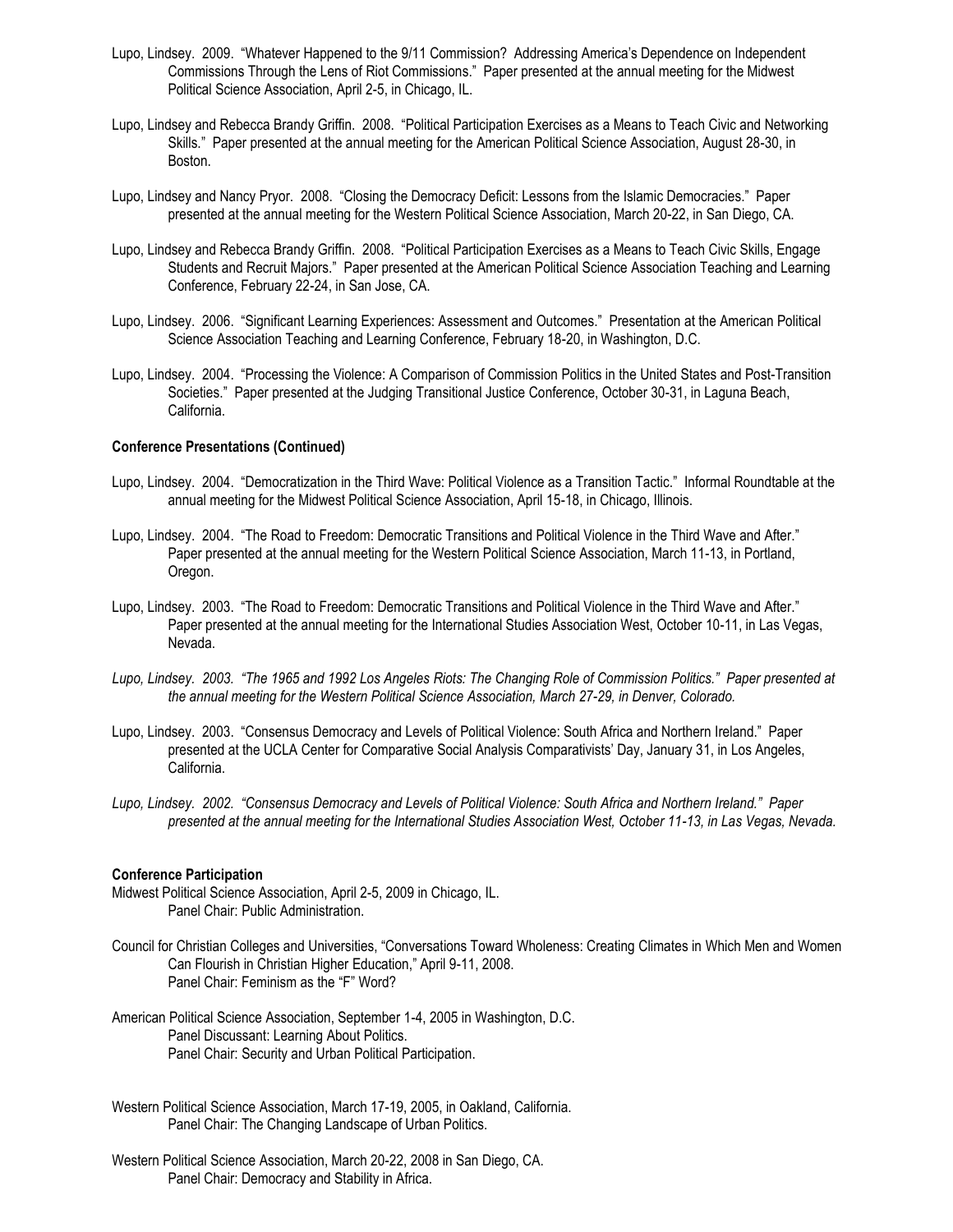Council on Undergraduate Research, February 15-17, 2008 in Northridge, CA. Part of a four member delegation to represent Point Loma Nazarene University in CUR's Program on Institutionalizing Undergraduate Research.

Western Political Science Association, March 8-10, 2007 in Las Vegas, Nevada. Panel Chair: Expanding the Classroom with Active Learning and Service Learning.

## **Research Experience**

Institute for Qualitative Research Methods, Arizona State University, January 5-16, 2004. Nominated by my department to attend a training institute on qualitative research methods for graduate students and junior

faculty; exposed to sophisticated qualitative methods and their relationship to alternative methods; topics included research

design, process tracing, path dependency, case selection, and interview, field, and archival techniques.

## *Professional and Academic Service*

- Journal of Integrated Social Sciences, 2008 Present. Editorial Board Member for this peer-reviewed journal that focuses on inter- and cross-disciplinary research in the social sciences, particularly by undergraduate researchers.
- Point Loma Nazarene University's Center for Justice and Reconciliation, 2007 Present. Board Member.
- The San Diego Foundation, 2010 Present Board Member of the Public Policy Committee.

## **Professional Memberships**

Western Political Science Association, September 2002 – Present. American Political Science Association, September 2000 – Present.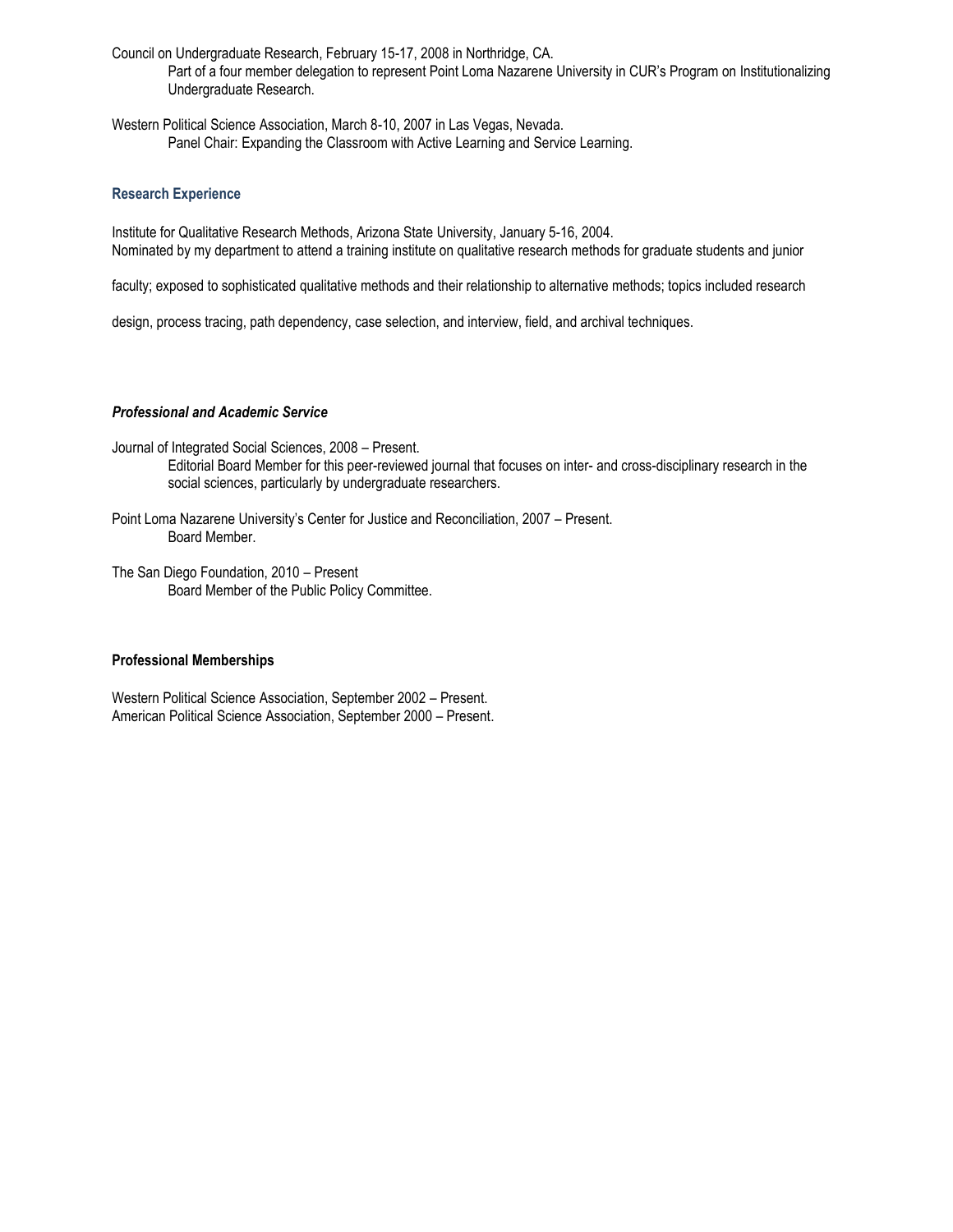| <b>KELLI MCCOY</b><br>CONTACT INFO | History & Political Science Department                                                                                                                                                                                                                                                                                      | Phone: (619) 849-2438       |  |  |
|------------------------------------|-----------------------------------------------------------------------------------------------------------------------------------------------------------------------------------------------------------------------------------------------------------------------------------------------------------------------------|-----------------------------|--|--|
|                                    | Point Loma Nazarene University<br>3900 Lomaland Dr., San Diego, CA 92106                                                                                                                                                                                                                                                    | Email: kmccoy@pointloma.edu |  |  |
| CURRENT<br>POSITION                | Assistant Professor of History, Point Loma Nazarene University, San Diego<br>Fields: Nineteenth and Twentieth Century U.S. History; Women's and Gender History                                                                                                                                                              |                             |  |  |
|                                    | Pre-Law Advisor, Point Loma Nazarene University, 2011-present                                                                                                                                                                                                                                                               |                             |  |  |
| EDUCATION                          | Ph.D. in United States History, University of California, San Diego, June 2010<br>Minor Field in Women's/Gender History<br>$\circ$<br>Minor Field in American Literature<br>$\circ$                                                                                                                                         |                             |  |  |
|                                    | Dissertation Title: Claiming Victims: The Mann Act, Gender, and Class in the American West, 1910-<br>1930s.                                                                                                                                                                                                                 |                             |  |  |
|                                    | Director: Dr. Rebecca Jo Plant, UCSD History Dept.<br>$\circ$<br>Other committee members: Dr. Rachel Klein, Dr. Nancy Kwak, and Dr. Frank Biess, UCSD<br>History Dept., and Dr. Nicole Tonkovich, UCSD Literature Dept.                                                                                                     |                             |  |  |
|                                    | M.A. in United States History, UC San Diego, April 2006                                                                                                                                                                                                                                                                     |                             |  |  |
|                                    | B.A. History and B.A. English Literature, summa cum laude, Point Loma Nazarene University, San<br>Diego, May 2003                                                                                                                                                                                                           |                             |  |  |
| CONFERENCE<br>PRESENTATIONS        | Policing Morality: Sex, Race and Class in Mann Act Prosecutions, 1910-1940. Annual Faculty<br>Scholarship Day, PLNU, August 2011                                                                                                                                                                                            |                             |  |  |
|                                    | Regulating Unmanly Behavior: Masculinity and the Mann Act, 1910-1930. Western Association of<br>Women Historians Annual Conference, Santa Clara, California, May 2009                                                                                                                                                       |                             |  |  |
|                                    | When Protection Becomes Control: White Slavery and the Legislation of Morality in the U.S., 1900-<br>1930. Annual Lecture in Women's History, Co-sponsored by the Margaret Stevenson Center for Women's<br>Studies and the Department of History and Political Science at Point Loma Nazarene University, CA, March<br>2009 |                             |  |  |
|                                    | Saving the "Bodies and Souls" of Women and Children: "White Slavery" and the Mann Act in the<br>American West, 1900-1930. Conference on Faith and History, Bluffton, OH, September 2008                                                                                                                                     |                             |  |  |
|                                    | Prosecuting "Immoral Purposes": White Slavery Cases and Gender Reform Movements in Seattle,<br>1910-1930. Western Association of Women Historians Annual Conference, Vancouver, British Columbia,<br>May 2008                                                                                                               |                             |  |  |
|                                    | Chair and Commentator of panel: "Gender and Crime: Framing Women as Perpetrators and<br>Victims." Western Association of Women Historians Annual Conference, San Diego, CA, May 2007                                                                                                                                        |                             |  |  |
|                                    | "Queen of the White Slaves": Interpretations of Victimization in Mann Act Prosecutions, 1910-1925."<br>Thinking Gender Conference, University of California, Los Angeles, CA, February 2007                                                                                                                                 |                             |  |  |
|                                    | Member of Plenary Session Panel: Perspectives on Women's History. Conference on Faith and<br>History, Shawnee, OK, September 2006                                                                                                                                                                                           |                             |  |  |
|                                    | White Slavery Rhetoric and the Crusade for a Pure America, 1900-1920.<br>University of California Multi-Campus Research Unit on World History at UC Davis, May 2004                                                                                                                                                         |                             |  |  |
| <b>PUBLICATIONS</b>                | Upcoming: "The Price of Independence," in Results May Vary: Honest Reflections on Christian<br>Womanhood, eds. Linda Beail and Sylvia Cortez.                                                                                                                                                                               |                             |  |  |
|                                    | "Chapter 3: Women's Rights" in Volume III: 1900-1937: Emerging Roles in the Progressive Era and                                                                                                                                                                                                                             |                             |  |  |

*Great Depression*. Celebrating Women in American History series. New York: Facts on File, 2011.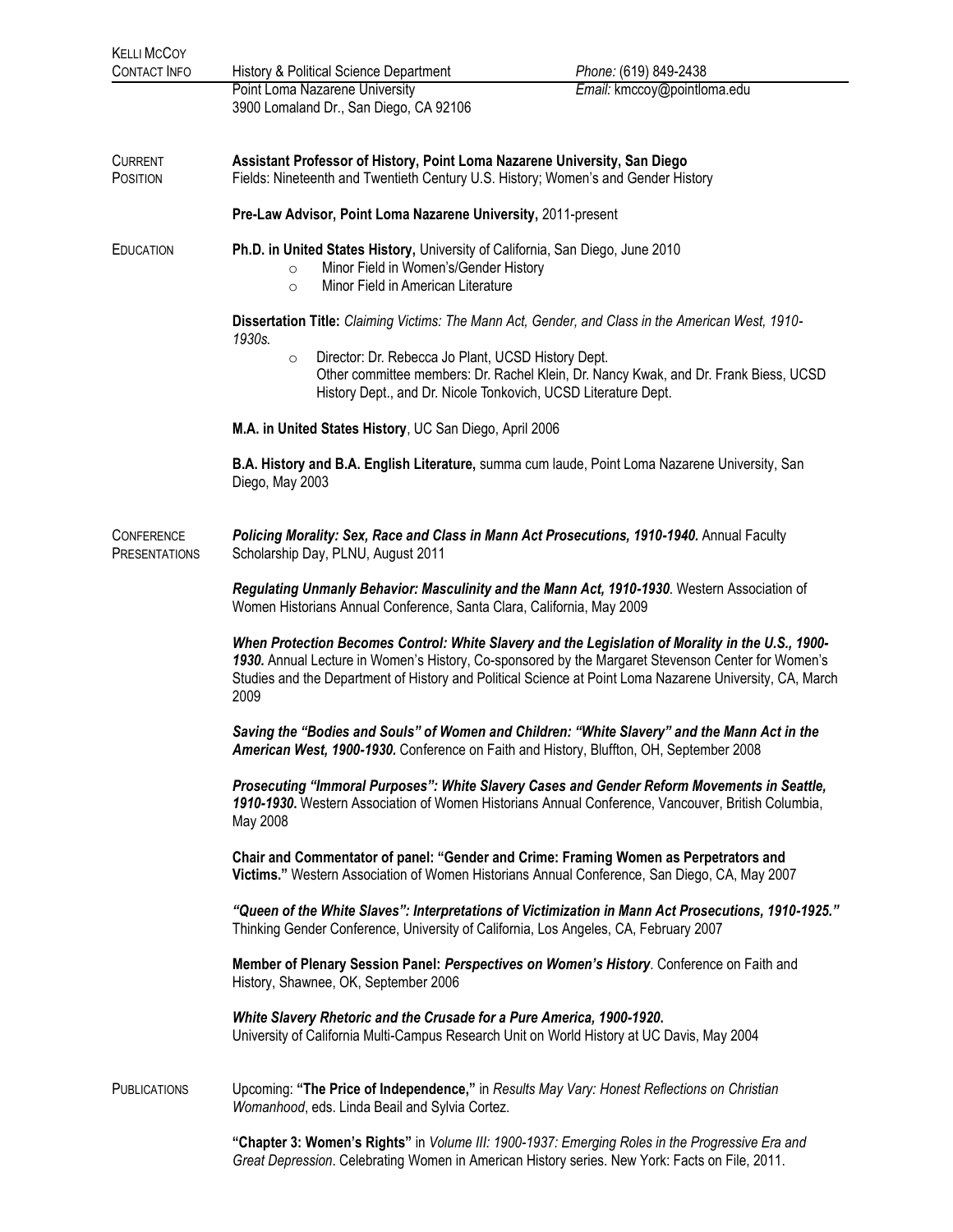| <b>RESEARCH</b><br><b>EXPERIENCE</b>               | <b>National Archives and Records Administration:</b><br>Chicago, Illinois, Summer 2011<br>$\circ$<br>San Bruno, California, Summer 2008 and Summer 2009<br>$\circ$<br>Seattle, Washington, 2006-2008<br>$\circ$<br>Laguna Niguel, California, 2005-2006<br>$\circ$<br>Extensive use of archived federal court cases, appellate cases, and prison records to collect and analyze<br>information about approx. one thousand Mann Act cases from 1910-1940. |                                                                         |  |
|----------------------------------------------------|----------------------------------------------------------------------------------------------------------------------------------------------------------------------------------------------------------------------------------------------------------------------------------------------------------------------------------------------------------------------------------------------------------------------------------------------------------|-------------------------------------------------------------------------|--|
|                                                    | Research Assistant, UC San Diego: Searched for instances of economic exchange in early American<br>diaries and entered them in a database for Dr. Daniel Vickers, then chair of the UCSD History Dept.,<br>Summer 2005.                                                                                                                                                                                                                                  |                                                                         |  |
| <b>TEACHING</b><br><b>EXPERIENCE</b>               | Assistant Professor, History Department, PLNU, San Diego<br>United States History: 1815-1914<br>United States History: 1914 to the Present<br>$\bullet$<br>America in the 1960s<br>$\bullet$<br>Topics in American Women's History: Women and American Religion<br>Topics in American Women's History: Gender and Law<br>$\bullet$<br>World Civilizations II: 1500 to the Present                                                                        | Fall 2010-present                                                       |  |
|                                                    | Associate Instructor, History Department, UC San Diego<br>Topics in American Women's History: Gender and Law                                                                                                                                                                                                                                                                                                                                             | <b>Fall 2009</b>                                                        |  |
|                                                    | Adjunct Professor, History Department, PLNU, San Diego<br>Topics in Women's History: Gender, Law, and Culture<br>Colonial and Revolutionary American History<br>$\bullet$<br>Topics in Women's History: American Women's History Survey<br>٠<br>Topics in Women's History: American Women's History Survey<br>$\bullet$                                                                                                                                  | Spring 2009<br><b>Fall 2008</b><br><b>Fall 2005</b><br><b>Fall 2004</b> |  |
| ADDITIONAL<br><b>TEACHING</b><br><b>EXPERIENCE</b> | Teaching Assistant, History Department, UC San Diego<br>United States History: colonial-1815 (2 quarters)<br>$\bullet$<br>United States History: 1815-1900 (3 quarters)<br>$\bullet$<br>United States History: 1900-present (3 quarters)<br>$\bullet$<br>United States Economic History: 20th Century (1 quarter)<br>$\bullet$<br>United States Economic History: colonial through 19th Century (1 quarter)<br>٠                                         | Fall 2004-Spring 2010                                                   |  |
|                                                    | Course Reader, History Department, UC San Diego<br>The Early Republic (1 quarter)<br>Asian American History (1 quarter)<br>$\bullet$                                                                                                                                                                                                                                                                                                                     | Spring 2004-Spring 2005                                                 |  |
| <b>GRANTS AND</b><br><b>AWARDS</b>                 | National Archives Regional Residency Fellowship, Chicago<br>Research and Special Projects (RASP) Grant, PLNU                                                                                                                                                                                                                                                                                                                                             | 2011<br>2011                                                            |  |
|                                                    | Dissertation Research Grant, UCSD History Department                                                                                                                                                                                                                                                                                                                                                                                                     | 2006-2007                                                               |  |
|                                                    | Regents Fellowship, UCSD                                                                                                                                                                                                                                                                                                                                                                                                                                 | 2003-2004                                                               |  |
|                                                    | <b>Graduation with Distinction, PLNU</b>                                                                                                                                                                                                                                                                                                                                                                                                                 | May 2003                                                                |  |
| PROFESSIONAL<br><b>MEMBERSHIPS</b>                 | <b>American Historical Association</b>                                                                                                                                                                                                                                                                                                                                                                                                                   | 2007-present                                                            |  |
|                                                    | <b>Conference on Faith and History</b>                                                                                                                                                                                                                                                                                                                                                                                                                   | 2010-present                                                            |  |
|                                                    | <b>Western Association of Women Historians</b>                                                                                                                                                                                                                                                                                                                                                                                                           | 2007-2010                                                               |  |